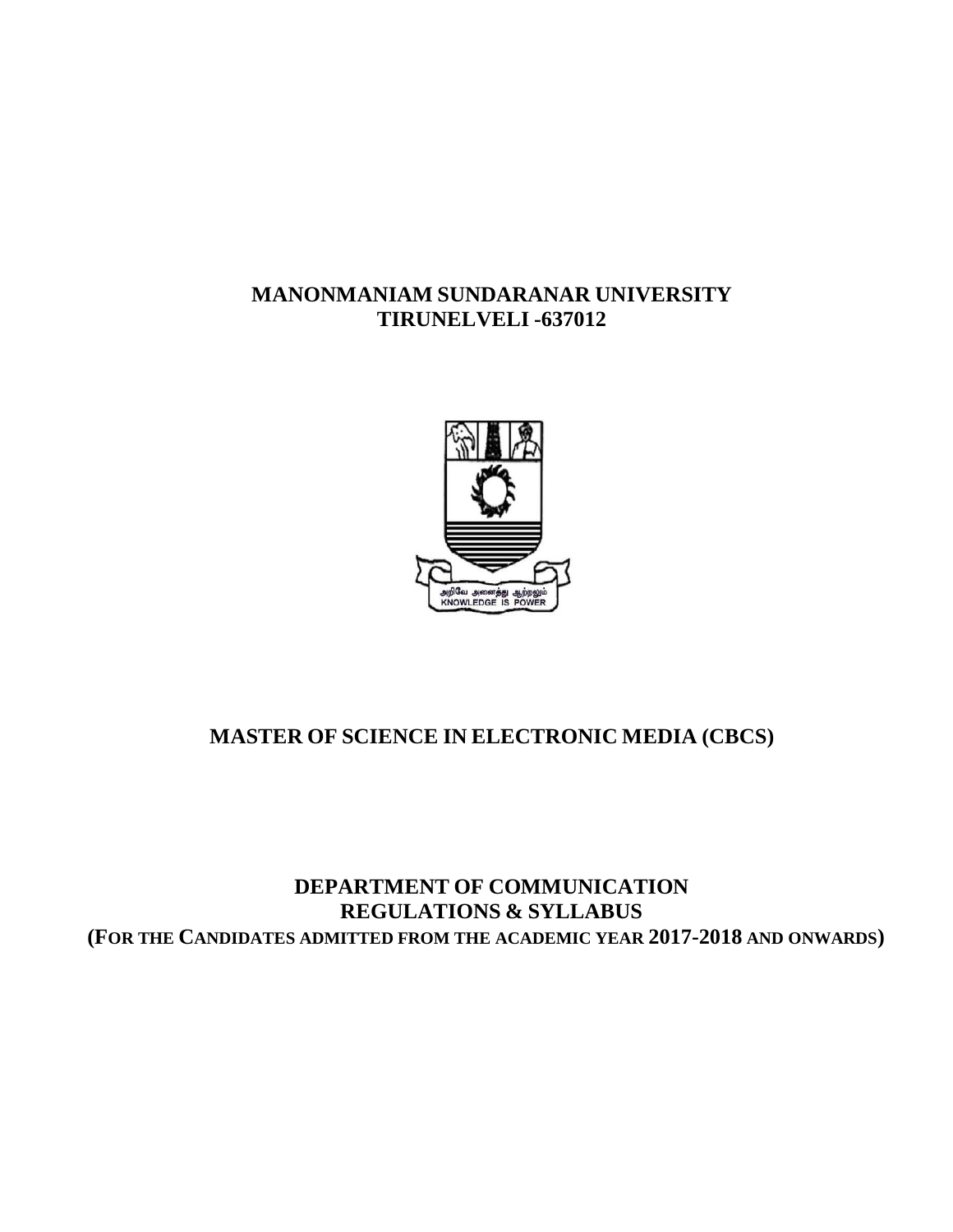# **DEPARTMENT OF COMMUNICATION MANONMANIAM SUNDARANAR UNIVERSITY TIRUNELVELI, TAMIL NADU, INDIA 627012 Master of Science in Electronic Media (M.Sc. EM)**

**Choice-Based Credit System (CBCS) SYLLABI** *(With effect from* **2017-2018***)*

**Course Duration: Two years System: Choice-Based Credit System (CBCS) No. of Semesters: Four Credits Required for Graduation:** 90

# *Admission and Eligibility Norms:*

Any individual with a Bachelor's degree in any subject from a recognized Indian or foreign university is eligible to apply*.* The selection will be based on *Entrance Exams and qualifying undergraduate degree marks.*

*Reservation:* As per Roaster System of Government of Tamilnadu.

*Age Limit***:** 35 Years

*No. of seats:* 20

# **Mandatory course requirements:**

Every student must publish one video/online magazine, submit workshop records (in cases where the workshop module is mandatory), undergo at least one internship (internship is must be for a minimum period of four weeks) in media organizations outside the three districts of southern Tamil Nadu and submit reports within 15 days from the date of completion of the internship.

# **Assessment Method**:

Students are assessed for a total of 100 marks in every paper, out of which 75 marks are based on end semester exam and the remaining 25 marks are based on the performance of the candidates in three internal components i.e. Dept Tests (3 Tests =15 marks), Assignment (5marks) and Seminar (5 marks). For practical the internal marks are 25 and external 75. End semester project is for assessed for 100 marks external.

# **Attendance:**

Attendance in the course is mandatory and every student must have at least 75% attendance to appear in the university examination.

# **Passing minimum:**

Students must secure a minimum of 50 marks where the students are considered as qualified only if they get at least 50% of marks in external examination).

# **Ranking:**

The names of the rank holders will be announced by the university.

# **Declaration of Results:**

The results of the internal assessment would be declared by the Dept. of Communication during the last working week of the semester. The final results are declared by the university after the completion of the work by the external examiners appointed by the university.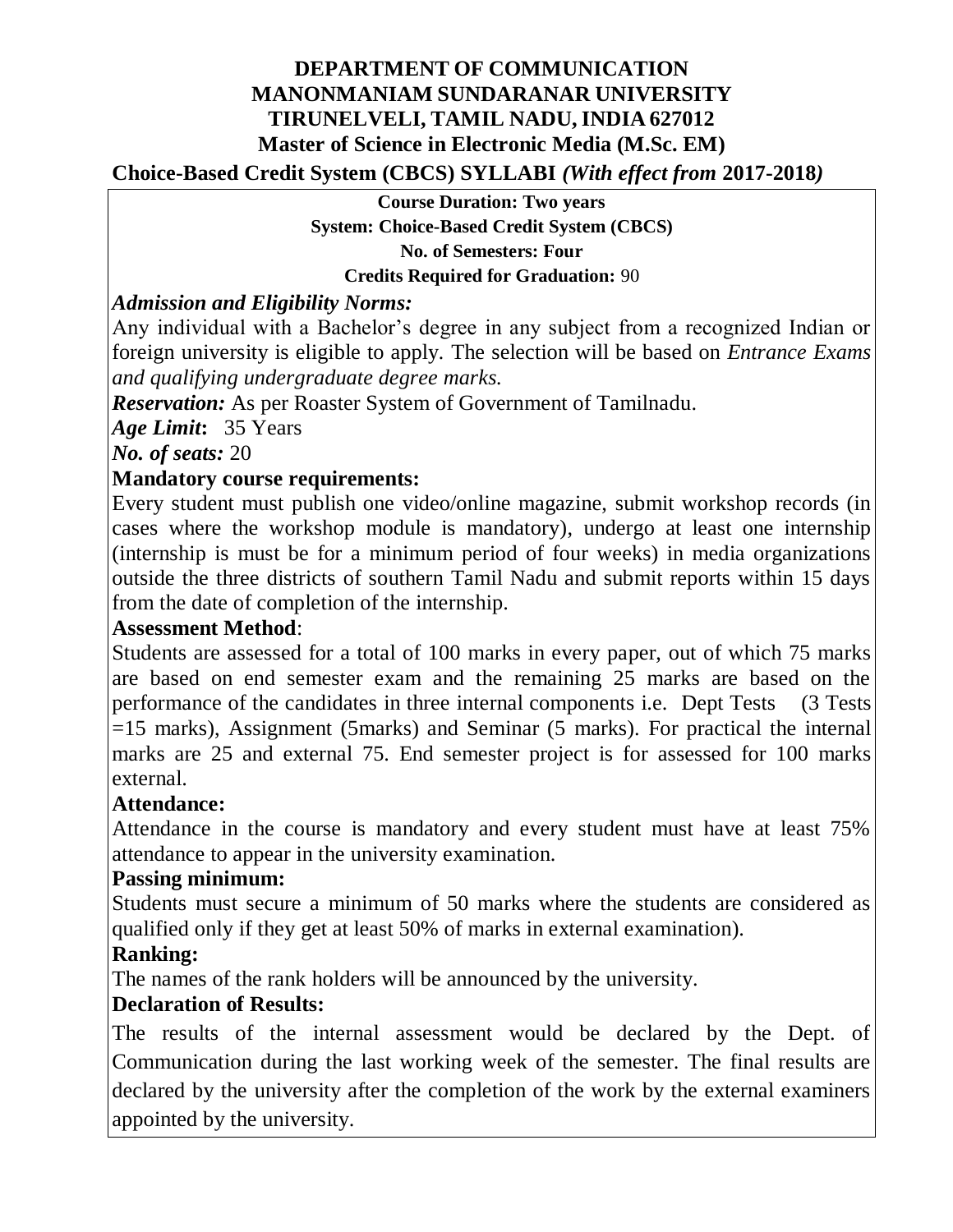#### **SCHEME**

|                              |                        |                                 |                                                                                                                                                                       |                |                | <b>Marks</b>                                                                                                                                                                                                                                                                                                          |    |     |                                  |     |
|------------------------------|------------------------|---------------------------------|-----------------------------------------------------------------------------------------------------------------------------------------------------------------------|----------------|----------------|-----------------------------------------------------------------------------------------------------------------------------------------------------------------------------------------------------------------------------------------------------------------------------------------------------------------------|----|-----|----------------------------------|-----|
| <b>Sem</b><br>N <sub>0</sub> | Sub.<br>N <sub>0</sub> | <b>Subject</b><br><b>Status</b> | <b>Subject Title</b>                                                                                                                                                  | Credits        |                | $\rm Hrs. Week$<br><b>Maximum</b><br>Int<br>Ext<br>75<br>25<br>4<br>75<br>25<br>$\overline{4}$<br>75<br>$\overline{4}$<br>25<br>3<br>25<br>75<br>75<br>25<br>75<br>25<br>25<br>75<br>75<br>25<br>75<br>25<br>75<br>25<br>25<br>75<br>75<br>25<br>75<br>25<br>25<br>75<br>75<br>25<br>25<br>75<br>75<br>25<br>75<br>25 |    |     | <b>Passing</b><br><b>Minimum</b> |     |
|                              |                        |                                 |                                                                                                                                                                       |                |                |                                                                                                                                                                                                                                                                                                                       |    | Tot | Ext                              | Tot |
| I                            | $\mathbf{1}$           | Core 1                          | <b>Communication Model and Theories</b>                                                                                                                               | $\overline{4}$ |                |                                                                                                                                                                                                                                                                                                                       |    | 100 | 38                               | 50  |
|                              | $\overline{2}$         | Core 2                          | Reporting and Editing                                                                                                                                                 | $\overline{4}$ |                |                                                                                                                                                                                                                                                                                                                       |    | 100 | 38                               | 50  |
|                              | 3                      | Core 3                          | <b>Broadcast Journalism</b>                                                                                                                                           | $\overline{4}$ |                |                                                                                                                                                                                                                                                                                                                       |    | 100 | 38                               | 50  |
|                              | $\overline{4}$         | Elective                        | Indian Society, History and Politics/<br>Writing for Radio                                                                                                            | 3              |                |                                                                                                                                                                                                                                                                                                                       |    | 100 | 38                               | 50  |
|                              | 5                      | Practical                       | <b>Editorial Practice</b>                                                                                                                                             | $\overline{2}$ | $\overline{4}$ |                                                                                                                                                                                                                                                                                                                       |    | 100 | 38                               | 50  |
|                              | 6                      | Practical                       | <b>Current Affairs</b>                                                                                                                                                | $\overline{2}$ | 4              |                                                                                                                                                                                                                                                                                                                       |    | 100 | 38                               | 50  |
| $\mathbf{I}$                 | $\overline{7}$         | Supportive                      | 3<br>3<br>Basic Photography /Film<br>100<br><b>Appreciation/ Human Rights</b><br>Reporting<br>Writing for Electronic Media<br>100<br>$\overline{4}$<br>$\overline{4}$ |                | 38             | 50                                                                                                                                                                                                                                                                                                                    |    |     |                                  |     |
|                              | 8                      | Core                            |                                                                                                                                                                       |                |                |                                                                                                                                                                                                                                                                                                                       |    |     | 38                               | 50  |
|                              | 9                      | Core                            | <b>Radio Production</b>                                                                                                                                               | 4              | $\overline{4}$ |                                                                                                                                                                                                                                                                                                                       |    | 100 | 38                               | 50  |
|                              | 10                     | Core                            | Photography                                                                                                                                                           | $\overline{4}$ | $\overline{4}$ |                                                                                                                                                                                                                                                                                                                       |    | 100 | 38                               | 50  |
|                              | 11                     | Elective                        | Film Appreciation/Writing for<br>Television                                                                                                                           | 3              | $\overline{3}$ |                                                                                                                                                                                                                                                                                                                       |    | 100 | $\overline{38}$                  | 50  |
|                              | 12                     | Practical                       | Radio Production Practical                                                                                                                                            | $\overline{2}$ | $\overline{4}$ |                                                                                                                                                                                                                                                                                                                       |    | 100 | 38                               | 50  |
|                              | 13                     | Practical                       | <b>Cinematography Practical</b>                                                                                                                                       | $\overline{2}$ | $\overline{4}$ |                                                                                                                                                                                                                                                                                                                       |    | 100 | 38                               | 50  |
| III                          | 14                     | Supportive                      | Citizen Journalism/Radio Journalism/<br>Media Literacy                                                                                                                | $\overline{3}$ | 3              |                                                                                                                                                                                                                                                                                                                       |    | 100 | 38                               | 50  |
|                              | 15                     | Core                            | <b>Communication Research</b>                                                                                                                                         | $\overline{4}$ | $\overline{4}$ |                                                                                                                                                                                                                                                                                                                       |    | 100 | 38                               | 50  |
|                              | 16                     | Core                            | Media Laws and Ethics                                                                                                                                                 | $\overline{4}$ | $\overline{4}$ |                                                                                                                                                                                                                                                                                                                       |    | 100 | 38                               | 50  |
|                              | 17                     | Core                            | <b>Television Production</b>                                                                                                                                          | $\overline{4}$ | $\overline{4}$ |                                                                                                                                                                                                                                                                                                                       |    | 100 | 38                               | 50  |
|                              | 18                     | Elective                        | Cinematography/Writing for New<br>Media                                                                                                                               | $\overline{3}$ | 3              |                                                                                                                                                                                                                                                                                                                       |    | 100 | 38                               | 50  |
|                              | 19                     | Practical                       | <b>Television Production Practical</b>                                                                                                                                | $\overline{2}$ | $\overline{4}$ | 25                                                                                                                                                                                                                                                                                                                    | 75 | 100 | 38                               | 50  |
|                              | 20                     | Practical                       | Multimedia Production Practical                                                                                                                                       | $\overline{2}$ | 4              | 25                                                                                                                                                                                                                                                                                                                    | 75 | 100 | 38                               | 50  |
| IV                           | 21                     | Core                            | Electronic Media Management                                                                                                                                           | 4              | 4              | 25                                                                                                                                                                                                                                                                                                                    | 75 | 100 | 38                               | 50  |
|                              | 22                     | Core                            | Web Designing                                                                                                                                                         | $\overline{4}$ | 4              | 25                                                                                                                                                                                                                                                                                                                    | 75 | 100 | 38                               | 50  |
|                              | 23                     | Core                            | Advertising and Public Relations                                                                                                                                      | $\overline{4}$ | 4              | 25                                                                                                                                                                                                                                                                                                                    | 75 | 100 | 38                               | 50  |
|                              | 24                     | Elective                        | Media and Development/Science<br>Communication                                                                                                                        | $\overline{3}$ | 3              | 25                                                                                                                                                                                                                                                                                                                    | 75 | 100 | 38                               | 50  |
|                              | 25                     | Practical                       | Non Linear Editing                                                                                                                                                    | $\overline{2}$ | $\overline{4}$ | 25                                                                                                                                                                                                                                                                                                                    | 75 | 100 | 38                               | 50  |
|                              | 26                     | Project                         | Project Work & Viva                                                                                                                                                   | 10             | 6              | 25                                                                                                                                                                                                                                                                                                                    | 75 | 100 | 38                               | 50  |

 **Total Credits: 90**

**--------------------------------------------------------------------------------------------------------------------------------------------------**

| Subject status    | No. of credits |
|-------------------|----------------|
| Core              | : 4 Credits    |
| Elective/Optional | : 3 Credits    |
| Practical/Lab     | : 2 Credits    |
| Supportive        | : 3 Credits    |
| Project           | : 10 Credits   |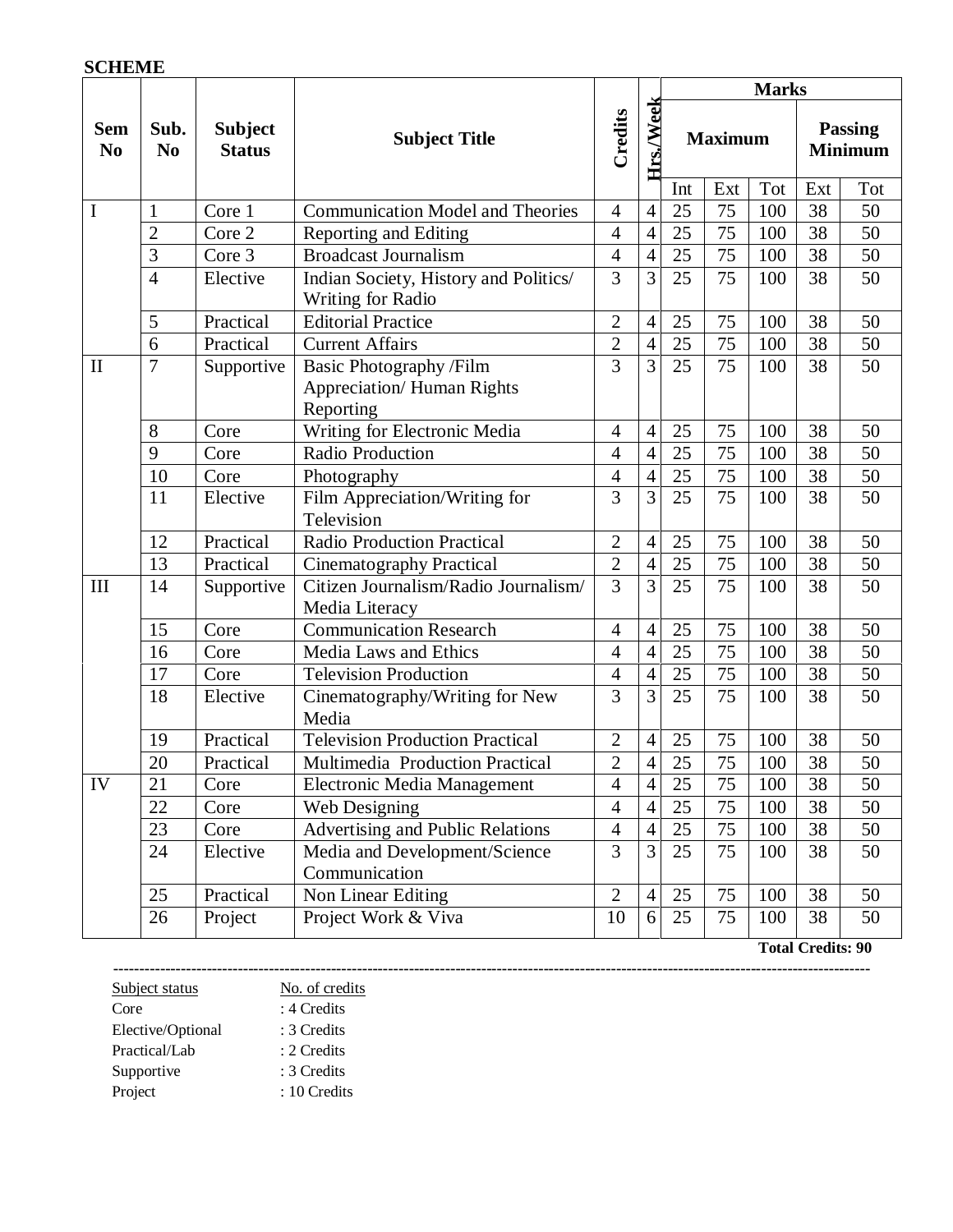#### **SEMESTER I**

# **SEM I: CORE: COMMUNICATION MODELS & THEORIES**

|   |   | P | C |
|---|---|---|---|
| 4 | O | O | 4 |

#### **UNIT I**

Communication - Definitions, scope, forms and purpose; Types of Communication – Inter personal, Intra personal, Mass, Organizational, Verbal, Non-verbal. Process of Communication: Source, message, channel, receiver (SMCR), feedback, encoder, decoder, noise in communication - New communication technologies and the emerging trends: global and Indian contexts.

## **UNIT II**

Theoretical concepts and constructs in Communication models: Lasswell's model, Two-step flow theory, Schramm's circular model, Whites Gatekeeper theory, Shannon & Weaver's mathematical model, Dance's Helical model, Westley and Maclean model.

## **UNIT III**

Media Uses and Effects: Individual characteristics, expectations, and perception of media, media use. Uses and Gratifications Theory: – social and psychological origins of needs, gratifications sought, gratifications fulfilled: Media dependency theory; Knowledge gap hypothesis. Effects of Mass Communication, Limited, Moderate and Powerful effects Model, Information seeking paradigm, agenda setting and Cultural norms theory.

# **UNIT IV**

Social Learning theory: Learning positive and negative social behavior, attitudes. Cultivation Analysis: Process and effects, pro-social and antisocial content; users' perception and attitudes, media portrayal, effects on children; Agenda setting: media agenda, public opinion, media gatekeepers, other sources of media control – case studies.

## **UNIT V**

Innovation Diffusion: Process and factors of influence: application of the model in Indian context. Cultural studies approach; Political economy of media: Marxists and Critical approaches; Visual culture and issues of representation; human rights and media; Communication and Society – Mass media and Traditional media –Telecommunication – Convergence of technologies – Media ownership and Regulation aspects.

- 1. Mass Communication: An introduction', Bittner, John. Prentice-Hall, New Jersey.
- 2. Human communication', Bugoon et al, 3rd Edn., Sage, New Delhi.
- 3. Communication Models'. Mcquail, Dennis and Windahl, Sven. Longman, London.
- 4. India's Communication Revolution', Singhal & Rogers, Sage, New Delhi.
- 5. Media towards 21st Century ', KM. Srivastava, Sterling Pub. New Delhi.
- 6. Studying Interpersonal Communication'. Clark, Ruth. Sage, London.
- 7. Introduction to Communication Studies'. Fiske, John. Routledge, London.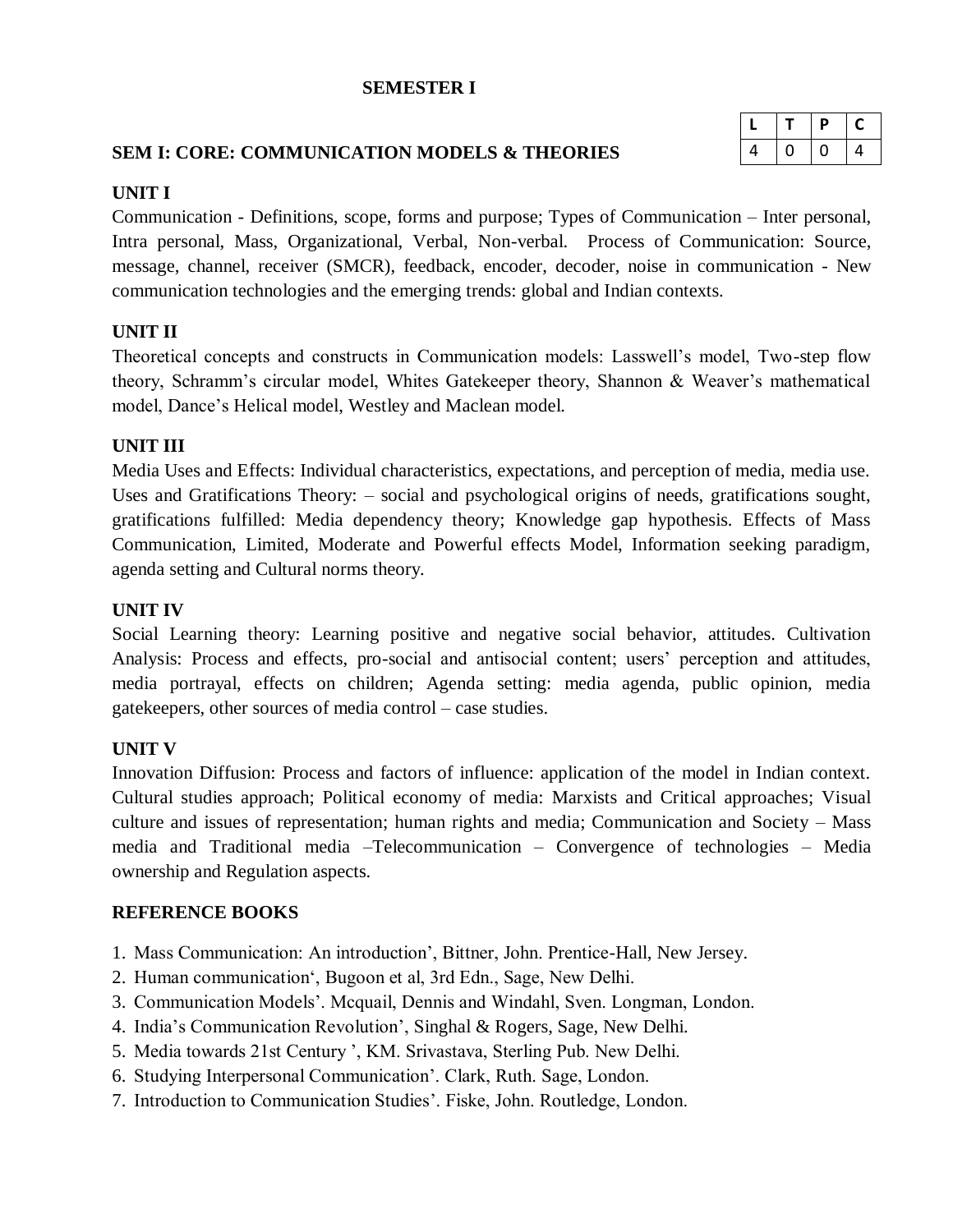#### **SEM I: CORE: REPORTING AND EDITING**

|   |   | P | C |
|---|---|---|---|
| 4 | υ | U | 4 |

#### **UNIT I**

News: Definition, concept, elements, types of news, news values, news sources, reporters, types, responsibilities and qualities, changing pattern of news coverage, style and approach.

#### **UNIT II**

News gathering, news processing/ output, news scripting – The basics of reporting- getting the news stories, tools of news gathering- hand outs, news releases, covering speeches, etc. The interviewskills, different types, phases.

#### **UNIT III**

News writing techniques (including the news angle, five Ws and one H, the intro, focus) Facts and opinion – Clichés, corroboration, attribution, multi-angled stories vs one angled stories – Developing the story- beginning, middle and end – Accuracy, reporting ethics- sourcing  $\&$  verifying news – Cross confirmation, apologies, trust building.

#### **UNITI V**

Elements of a news bulletin – Focusing on dispatches- dispatch writing exercises, elaborating cue and body of a dispatch through examples – Breaking news- characteristics, the race to be No.1 in breaking news – Preparation of news bulletins.

#### **UNIT V**

Story formats- some basics – Features – Documentaries- types  $\&$  formats, characteristics, themes – Talk shows – Road shows – Audience feedback – Live crosses, natural sound etc – Presentationsharpening presentation skills, time management, phone-ins  $\&$  live activities – Compeering and announcing- copy preparation, creating imagery, voice training, body language.

- 1. Melvin Mencher's News Reporting and Writing, McGraw Hill.
- 2. The Associated Press Style Book.
- 3. Kamath, M.V., Professional Journalism. Vikas Publishing House, New Delhi.
- 4. A Manual for News Agency Reporters, Indian Institute of Mass Communication, New Delhi, Allied Publishers Pvt. Ltd., New Delhi.
- 5. News Editing, Bruce H Westley
- 6. Modern News Editing, Mark D. Ludwig, Gene Gilmore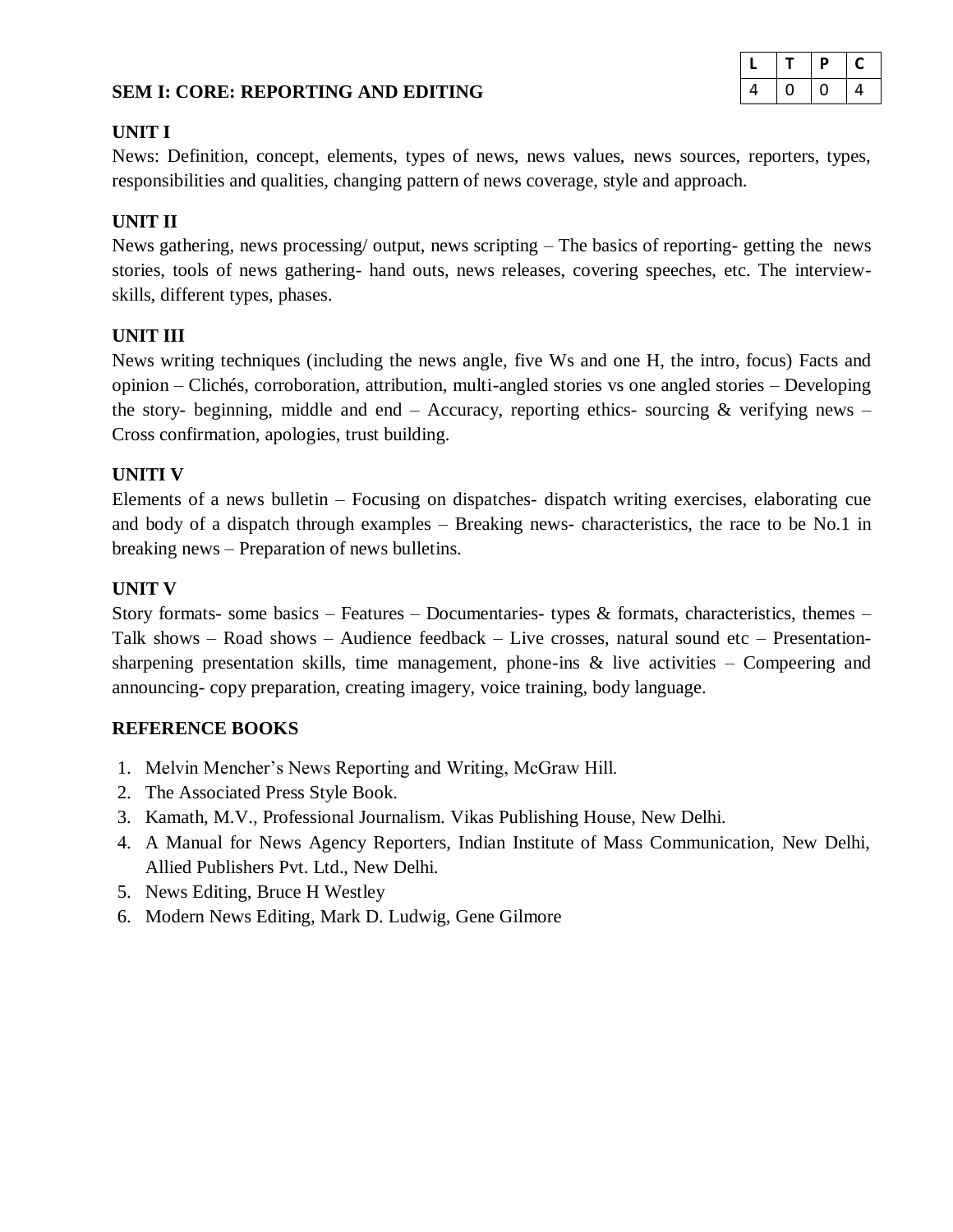#### S**EM I: CORE: BROADCAST JOURNALISM**

| L |   | Ρ | C |
|---|---|---|---|
| 4 | U | υ | 4 |

#### **UNIT I**

Origins and characteristics of radio and TV - characteristics of the aural faculty of humans - cultural meanings of sounds and visuals in India/Tamil Nadu - the contributions of Second World War to radio's growth - a brief history of broadcasting in India, Nature and characteristics of the medium, Broadcasting policy, Objectives, Role of radio in development, Recommendations of Committees and Working groups – Vidyalankar, Chanda, Joshi and Verghese Committees. Prasar Bharathi Bill, Autonomy and Future of Radio.

## **UNIT II**

Radio station – structure and functioning, Personnel – responsibilities, Radio programme production process – studio facilities, tapes. Writing for radio – principles and guidelines. Recording, Editing – methods and techniques. Programme formats for general and special audiences, production of news, interviews, features and documentaries, Listener ship surveys.

## **UNIT III**

Television: Nature and Characteristics of the medium, Development of TV network in India, TV as a social and cultural force, TV and national development – SITE, INSAT; Policies and Programmes of Doordarshan, Satellite TV and Cable networks; Committees and recommendations.

# **UNIT IV**

Television station – structure and functioning; Planning and production of TV programmes: pre production process – camera, film formats, lenses, shots, lighting principles and techniques, types of sound, audio control, writing for TV; Post production process: sequence, structure, types of transition, film editing methods and techniques, sound and graphics; Production of news, features, interviews and other programmes; Sponsored programmes, commercials, educational broadcast.

## **UNIT V**

Social and cultural impact of foreign TV networks, need for policy frame work , factors influencing media environment, future of public broadcasting in India, audience research, research methods and techniques, trends in audience research.

- 1. Barua U.L. This is All India Radio, Publication Division, New Delhi
- 2. Chatterji. P.C. Broadcasting in India, Sage, New Delhi
- 3. Berg, Jerry. Broadcasting on the Short Waves, 1945 to Today, McFarland, Jefferson
- 4. World Radio TV Handbook 2013: The Directory of Global Broadcasting, WRTH, London.
- 5. White, Ted. Broadcast news writing, Reporting and producing, Focal Press, Oxford,
- 6. Alan Armer. Directing Television and Film, Wadsworth Pub., California,
- 7. Bignell, Jonathan and Orlebar. Television Handbook, Routledge, London.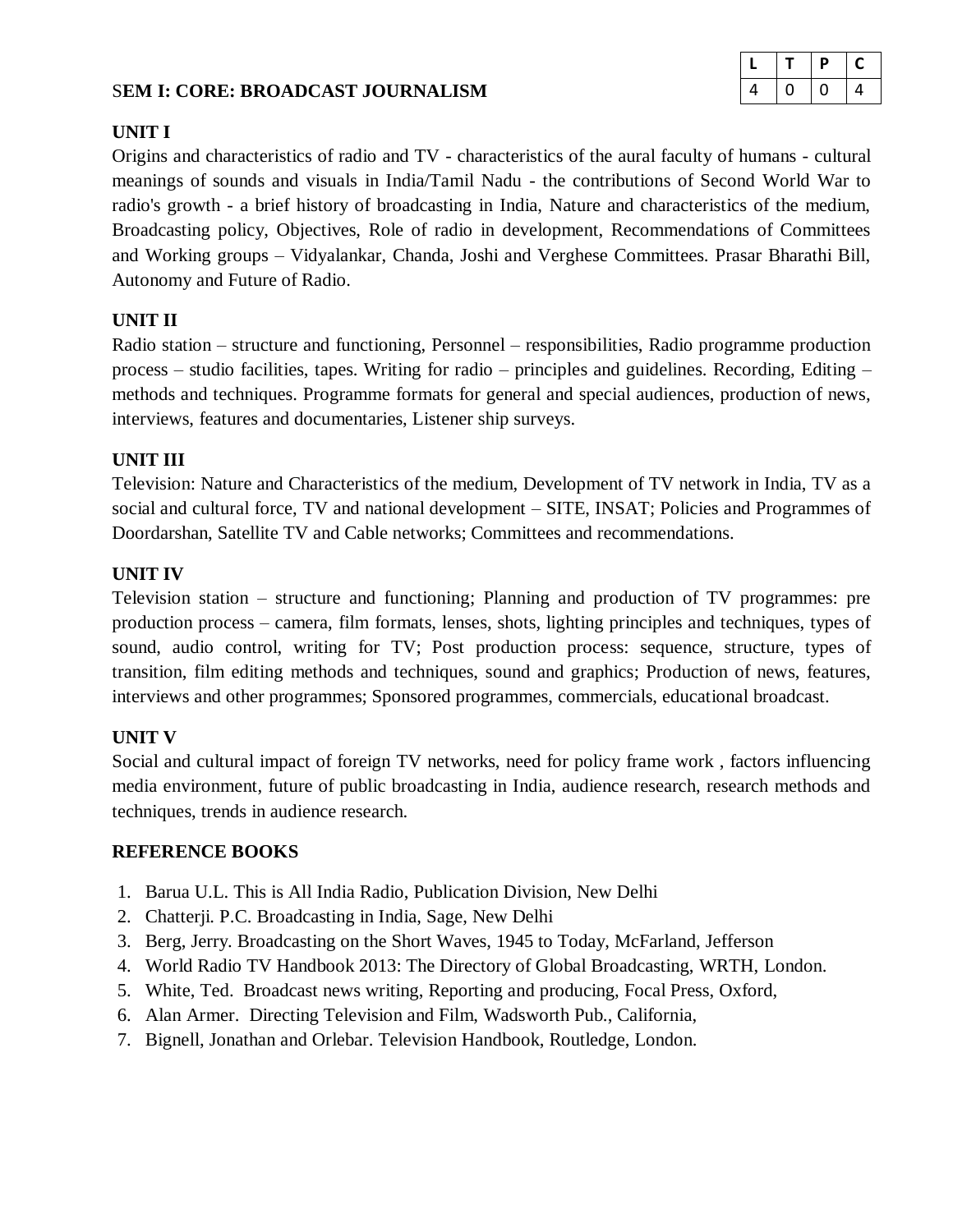|   | υ | L |
|---|---|---|
| 3 |   | 3 |

# **SEM I: ELECTIVE: INDIAN SOCIETY, HISTORY AND POLITICS**

# **UNIT I**

Indian social structure and stratification – Caste system in Indian society – Reservations – Affirmative Action – Class differences in Indian society – widening of rich poor gap – Indian family system –– Modern trends – Gender discrimination – women in Indian society – Racial Discrimination – ethnicity.

# **UNIT II**

Approaches to the study of Indian social structure and stratification – Understanding of Marxist, Periyarist and Durkheimian perspectives - Role of social reformers in the Indian context – contribution of these social reform movements towards the society.

## **UNIT III**

Historical tracts of ancient - medieval and modern India - major dynasties of the north and south – Mauryas – Mughals - Cholas and the Vijayanagara empire – colonialism - nationalist movements and the birth of independent India.

# **UNIT IV**

Indian parliamentary system - multi-party system - electoral system - Indian constitution - directive principles of state policy - fundamental rights - centre-state relations - regionalism vs nationalism and the nature of civil society.

## **UNIT V**

Survival of ethical principles – Pressure from competition – Personal and corporate interests – Media funding – Media ownership – Consumerism – Globalisation – Cultural imperialism – Media in times of conflict – Violence against media professionals and protection of their rights and lives.

- 1. Acharya, Anand. Caste, Class Relations:Marxist Approach,DAFODWAM,2010.
- 2. Basham A.L.The Wonder that was India,Sidgwick and Jackson,2000
- 3. Basu, Durga Das. Introduction to the Constitution of India, Lexisnexis Butterworths, 2009.
- 4. Bayly, Susan,.Caste, Society and Politics in India: From the Eighteenth Century to the Modern Age, Cambridge University Press, 1999.
- 5. Frankel, Francine, Bhargava, Rajeev and Hasan, Zoya.Transforming India: Social and Political Dynamics of India, 2002.
- 6. Hasan, Zoya.Parties and Party Politics in India, Oxford India Press,2004
- 7. Kothari, Rajini. Politics in India, Orient Longman, 1970.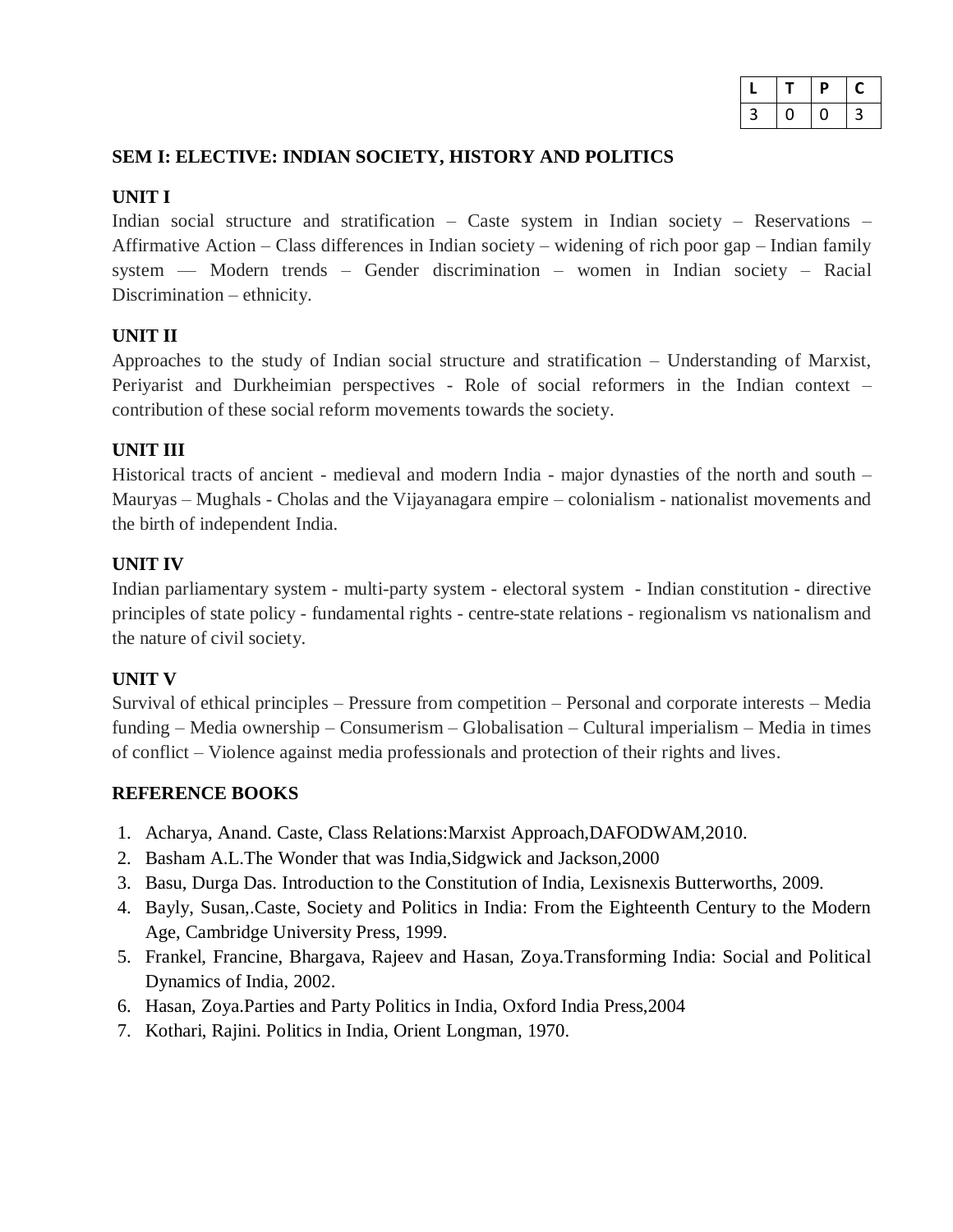## **SEM I: ELECTIVE: WRITING FOR RADIO**

|   |   | D | L |
|---|---|---|---|
| 3 | υ |   | 3 |

#### **UNIT I**

Characteristics of radio medium. Radio production fundamentals. Purpose of production and type - Radio in India; use of radio for education; instructional programmes in radio; conceptualization for educational radio; research for radio programmes.

## **UNIT II**

Basics for writing for Radio, Difference between Print writing and Radio writing - Radio Scripting and Language. Writing to sound. Element of radio script. Stages of scripting and editing. Interviewing. Methods of interviews - Location of recording. Narration Styles. Music recording.

## **UNIT III**

Role, duties and responsibilities of an Announcer, and radio Jockeys-Voice, Pitch, Volume and Tempo, Importance of pronunciation and vocabulary, Presentation techniques of music and film music.

#### **UNIT IV**

Types and formats of Radio programmes-- News, Interviews, Talks, Dramas, Discussions, Features, Documentaries, Jingles, Phone-ins, Road shows, Spots, Sponsored programmes, Sponsorship and Info-commercials; Traffic management.

#### **UNIT V**

News reading and presentation methods. Pronunciation. Vocal stressing. Inflection. Quotation marks. Errors and emergencies. Headphones. Trails and promos. Phone-in programmes. Listener's letters. Conducting Road Show and radio production

- 1. News Writing for Radio and T.V: K.M. Shrivastava, Sterling Publication New Delhi
- 2. This is All India Radio: P.C. Chattergee, Publication Division, New Delhi
- 3. News Writing: George A. Hough, Kanishka Publication, New Delhi
- 4. H.R. Luthra Indian Broadcasting, Publications Division 2. Robert Mc Liesh Radio Production, Focal Press 3. James R. Alburger The Art of Voice Acting, Focal Press
- 5. Radio: A Guide to Broadcasting Techniques E Evans
- 6. Hand Book of Broadcasting Waldo Abbot and R Rider (McGraw Hill)
- 7. Techniques to TV Production Rudy Bretz (McGraw Hill)
- 8. Broadcasting and the People =- MehraMassani (NBT)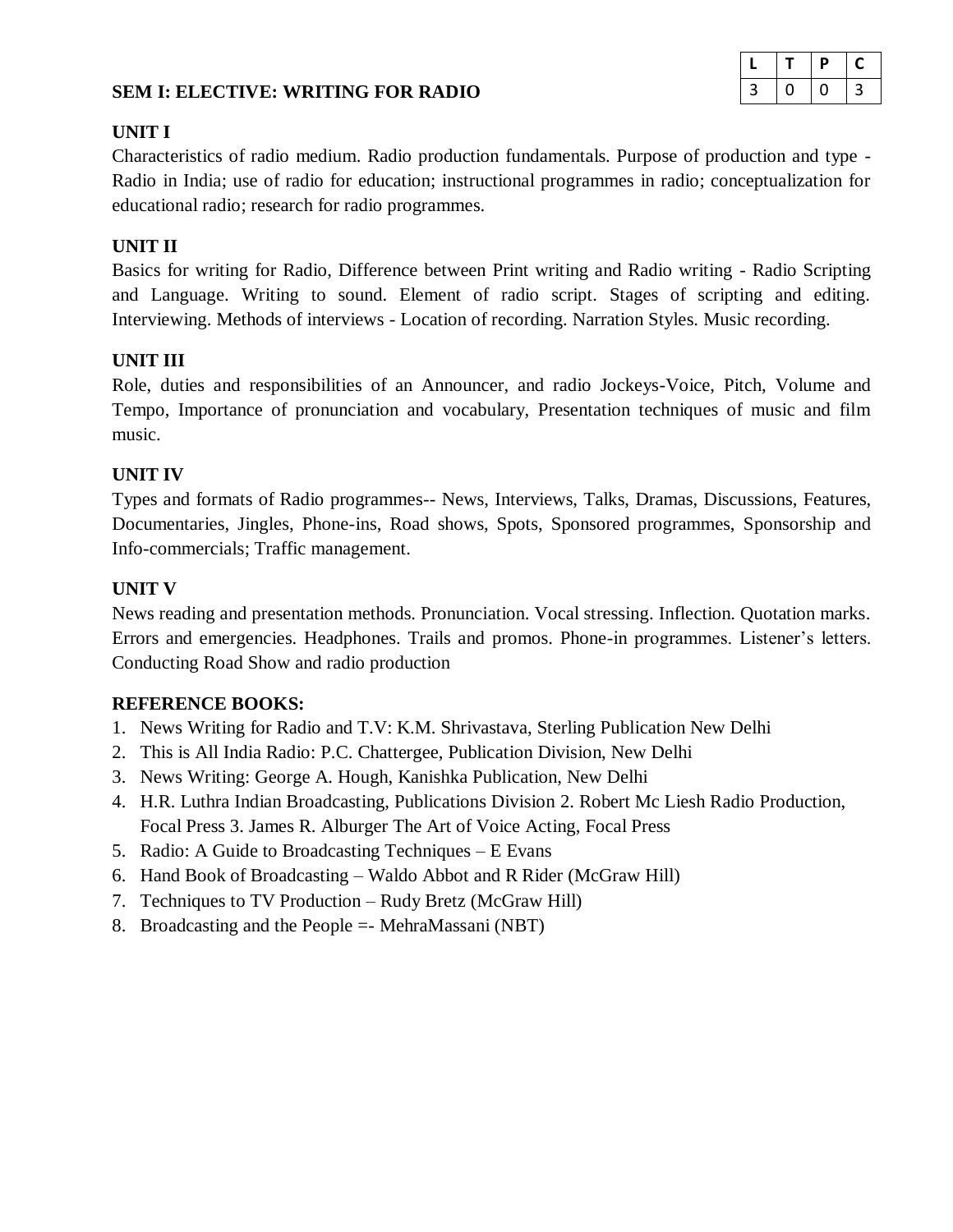|  | Р | C |
|--|---|---|
|  | 4 | ╯ |

# **SEM I: PRACTICAL: EDITORIAL PRACTICE**

#### **OBJECTIVE:**

This practical paper enables students to work in actual newsroom conditions to explore the general principles of news channel in news collection, selection and broadcast. It will also enhance writing headlines leads and body, building feature stories, reporting skills, editorial policy, and judgments in processing materials for broadcast." The students are expected to stay abreast of local, regional, state, national and world events by reading and watching a local daily and channel each day. Students should also be familiar with a national newsweekly/channel. This activity is to ensure that students maintain broad news awareness and develop a world perspective.

- 1. To identify and distinguish the different writing styles of broadcast news.
- 2. To write various forms of electronic news stories.
- 3. To produce stories matching copy to video using clean concise conversational copy.
- 4. To exploit video and audio story telling potential of electronic news gathering tools.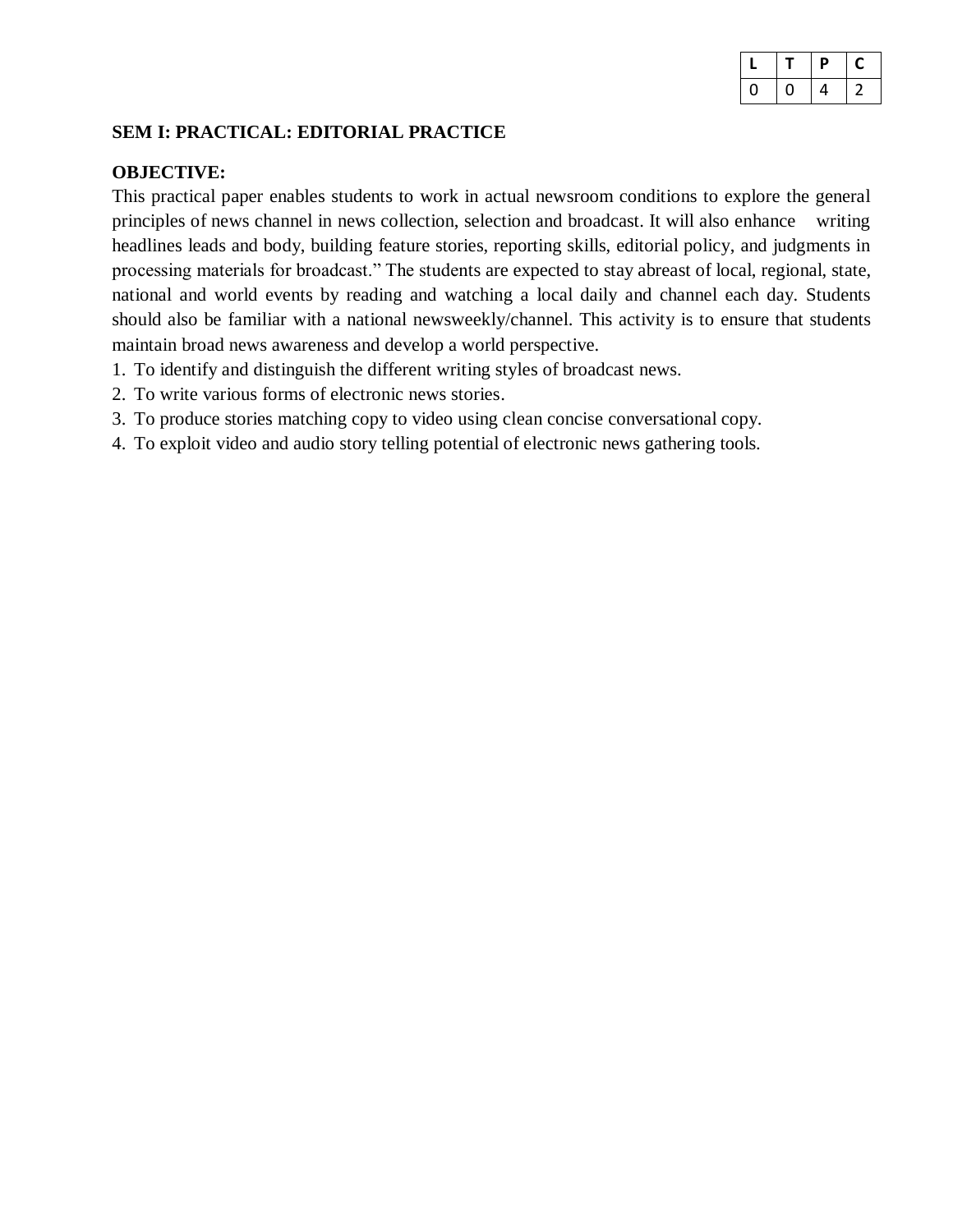|   | D | L |
|---|---|---|
| U | 4 |   |

#### **SEM I: PRACTICAL: CURRENT AFFAIRS**

Current Affairs paper will have short as well as descriptive questions related to the latest topics, topical news stories etc and shall be aimed at ensuring that the students keep themselves abreast of various news stories as they develop, form regular media tracking habits and engage with issues of the day). The topic with broad classifications such as international, national, regional, business and finance, science and technology and sports will be covered for the semester period. Each student should come up with a presentation (Posters, PPT, Audio and Video) on a topic for 10 minutes in every practical hours and it has to be compiled as a form of record at end of the semester, which will be evaluated along with viva voce.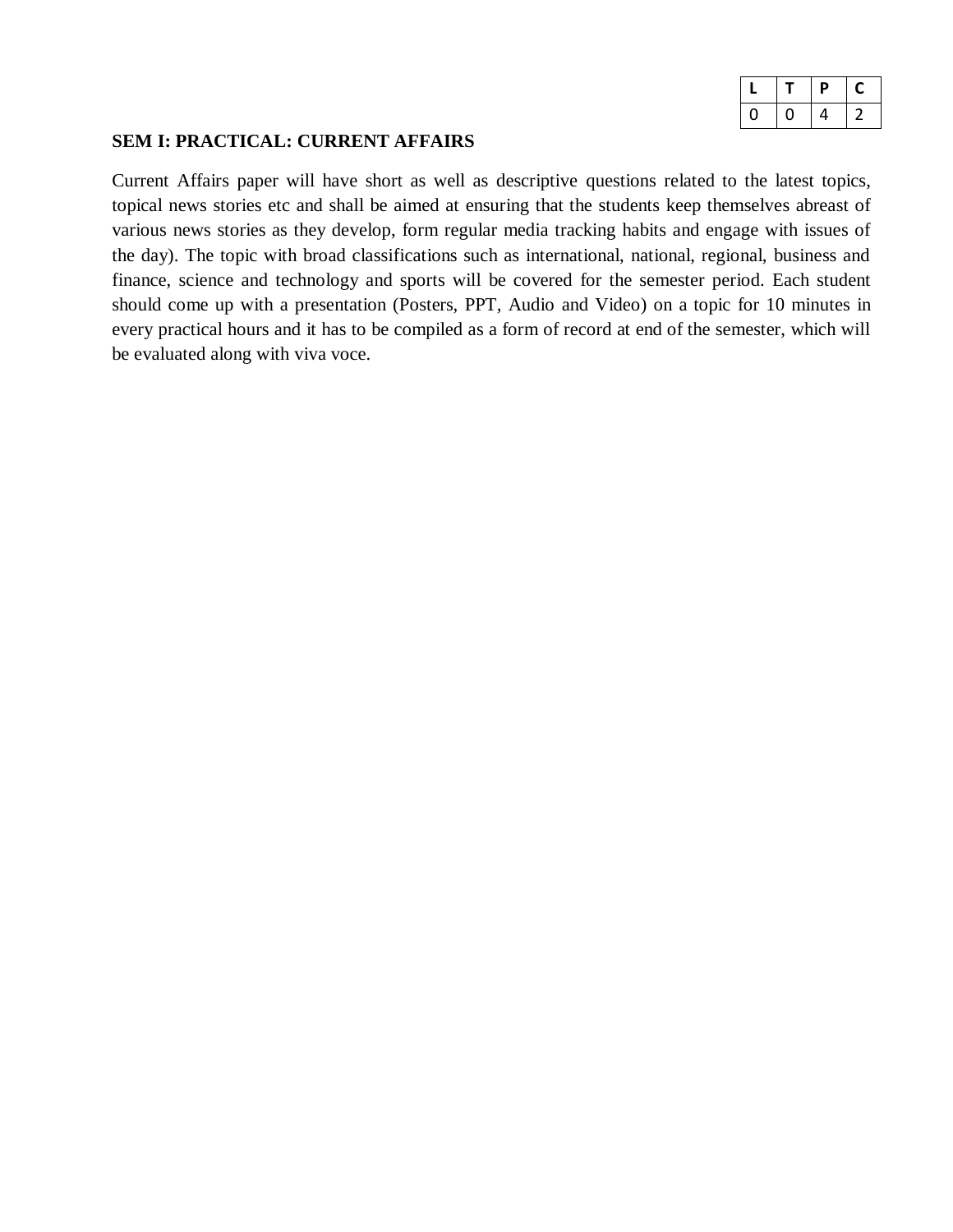## **SEMESTER II**

|   | D | L |
|---|---|---|
| 3 |   | 3 |

# **SEM II: SUPPORTIVE COURSE: CHOICE I: BASIC PHOTOGRAPHY**

## **UNIT I**

Foundation of historical photographic knowledge.

# **UNIT II**

Basic camera operations.

# **UNIT III**

Basic compositional elements.

# **UNIT IV**

Basics of exposure and image capture

# **UNIT V**

Basic understanding of lighting.

- 1. Micheal Langford, (2000). Basic Photography, Focal Press.
- 2. Anna Fox, Richard Sawdon Smith, (2016) Langford's Basic Photography: The Guide for Serious Photographers, CRC Press.
- 3. Nanette Salvaggio, Leslie D. Stroebel, &Richard D. Zakia, (2009). Basic Photographic Materials and Processes, Taylor & Francis.
- 4. John Freeman, (2005). Photography: The New Complete Guide to Taking Photographs : from Basic composition to the latest digital techniques, Franz Steiner Verlag.
- 5. John Paul Schaefer, (1999). The Ansel Adams Guide: Basic Techniques of Photography, Volume 2Little, Brown.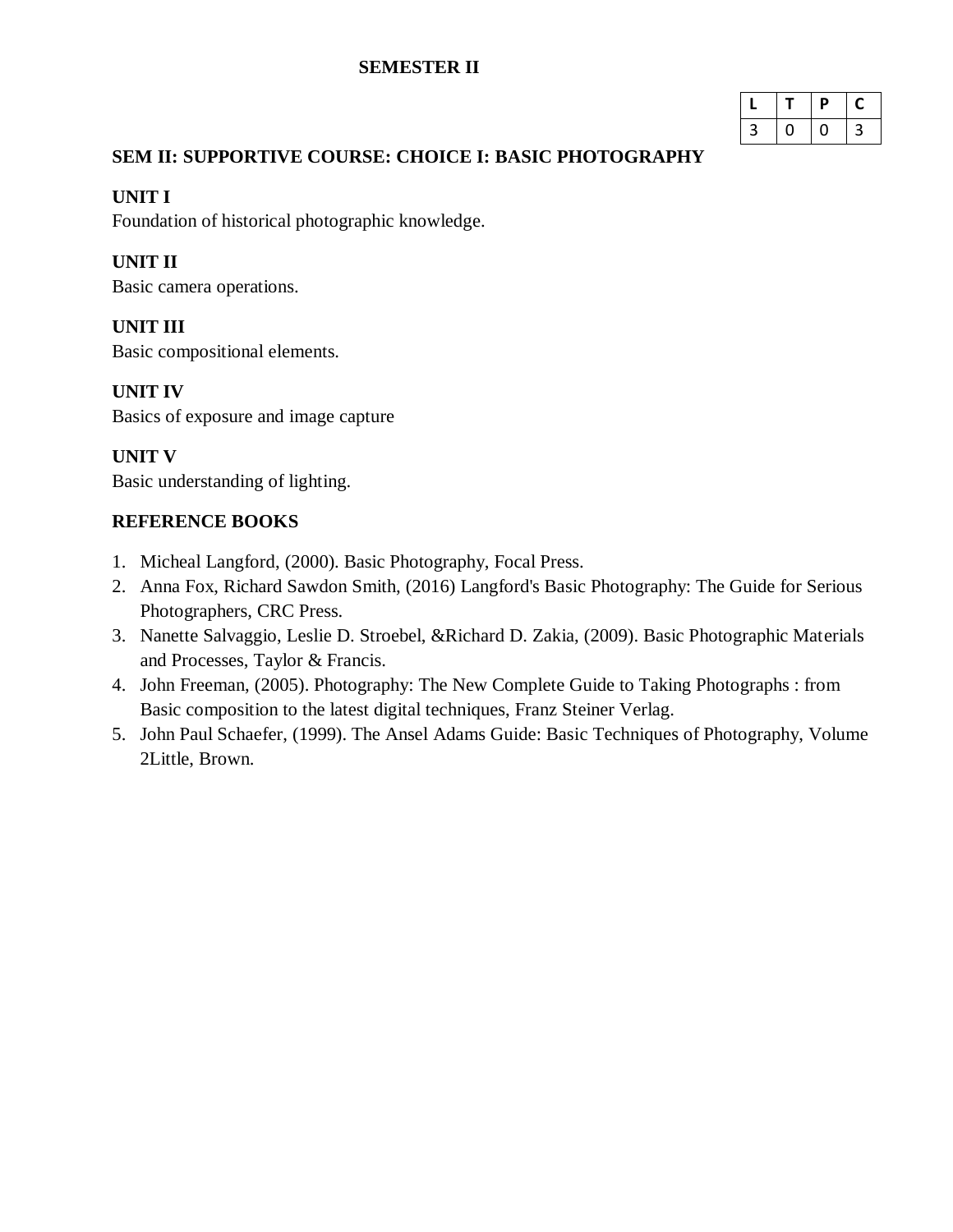## **SEM II: SUPPORTIVE COURSE: CHOICE II: FILM APPRECIATION**

|   | D | L |
|---|---|---|
| 3 | U | 3 |

#### **UNIT I**

History of Cinema –German expressionism, French new wave, Italian neorealism, Indian new wave and the Soviet montage, kinds of film.

## **UNIT II**

Film form (narrative and non narrative systems), film style (dimensions of mis-en-scene, types of framing/editing methods) and the questions of representations.

# **UNIT III**

Elements of film making - Production, Direction, Script-writing, photography, Editing, Art Direction, Sound, Mixing etc.

# **UNIT IV**

History of early cinema with special reference to India, development of the classical Indian film narratives. Film appreciation, Film reviews, Film criticism

## **UNIT V**

World cinema – Cinema movements, Film festivals, Indian cinema, moguls of Indian Cinema-Indian studio system- the dynamics of the cinema-society interface in Tamil Nadu.

- 1. David Bordwell and Kristin Thompson, Film Art: An Introduction, McGraw Hill, (recent edition).
- 2. Gerald Mast, Marshall Cohen and Leo Braudy, Film Theory and Criticism, Oxford, (recent edition).
- 3. John Hill and Pamela Church Gibson, The Oxford Guide to Film Studies, Oxford,1998.
- 4. Satyajit Ray, Our Films, their Films, Disha Books,1992.
- 5. NasreenMunniKabir, Talking Films, Oxford,1999.
- 6. Lucy Fisscher Shot/Countershot , Film tradition and women's Cinema
- 7. James Monaco, How to read a Film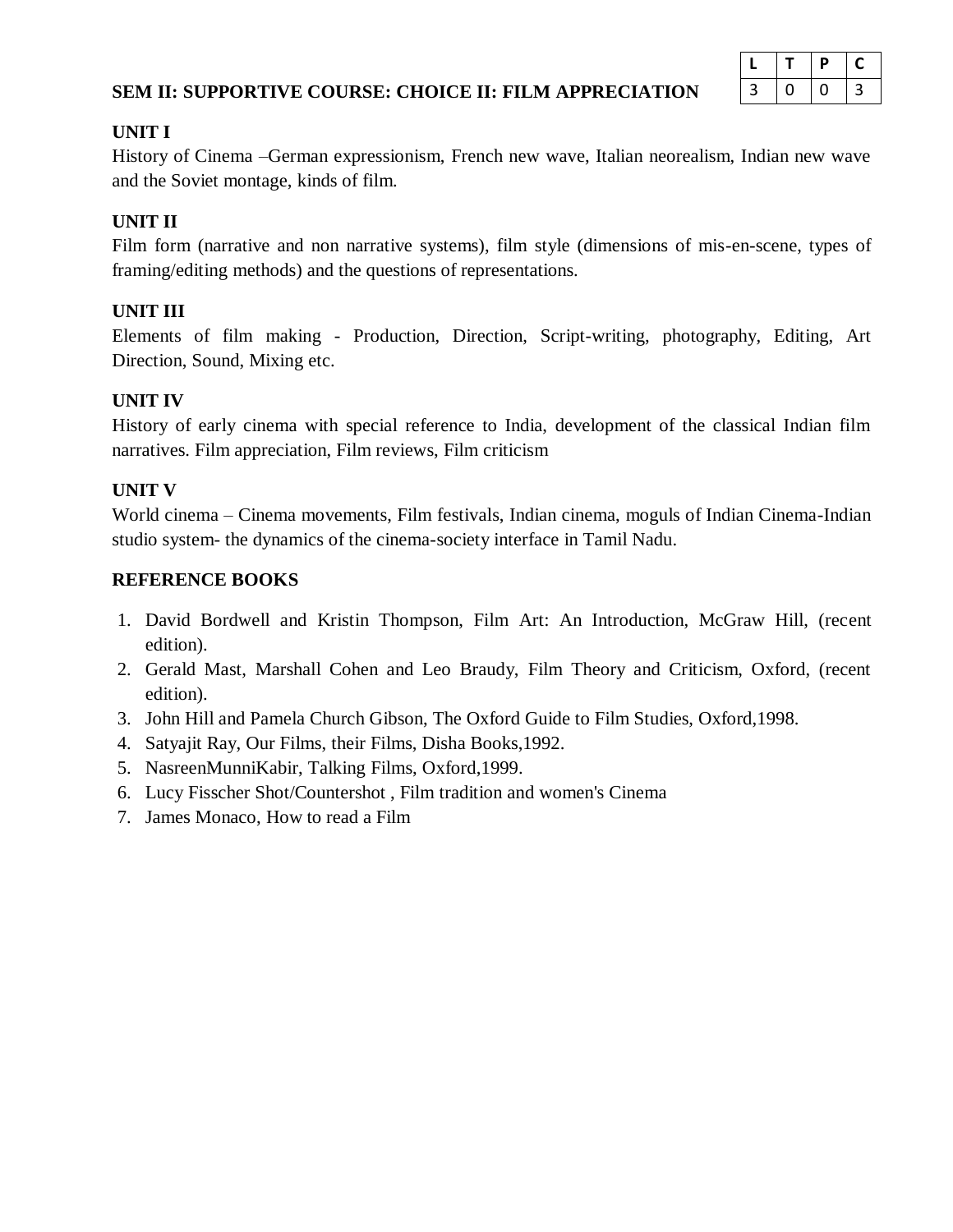|     |   |          | D | L |  |
|-----|---|----------|---|---|--|
| `S` | 3 | <b>U</b> | O | 3 |  |

# **SEM II: SUPPORTIVE COURSE: CHOICE III: HUMAN RIGHT REPORTING**

# **UNIT I**

Definition of Human Rights - Nature, Content, Legitimacy and Priority - Historical Development of Human Rights - International Human Rights - Prescription and Enforcement upto World War II - Human Rights and the U .N .O.

# **UNIT II**

Media and Contemporary Issues on Human Rights: Children's Rights - International standards on reporting human rights violations relating to Women's Rights - Dalit's Rights - Bonded Labour and Wages - Refugees - Capital Punishment.

# **UNIT III**

Universal Declaration of Human Rights - International Covenant on Civil and Political Rights - International Covenant on Economic, Social and Cultural Rights and Optional Protocol – Human rights organizations.

## **UNIT IV**

National and State Human Rights Institutions – National Human Rights Commission - National Women's Commission - powers and functions – remedial measures – prominent HR issues dealt.

# **UNIT V**

Course teacher to assign reporting assignments on human rights violations at state and national level.

- 1. International Bill of Human Rights, Amnesty International Publication, 1988.
- 2. Human Rights, Questions and Answers, UNESCO, 1982
- 3. Desai, A.R. Violation of Democratic Rights in India
- 4. Pandey Constitutional Law.
- 5. Timm. R.W. Working for Justice and Human Rights.
- 6. Human Rights, A Selected Bibliography, USIS.
- 7. J.C.Johari Human Rights and New World Order.
- 8. G.S. Bajwa Human Rights in India.
- 9. Amnesty International, Human Rights in India.
- 10. P.C.Sinha& International Encyclopedia of Peace, Security
- 11. K. Cheous (Ed) Social Justice and Human Rights (Vols 1-7).
- 12. Devasia, V.V. Human Rights and Victimology.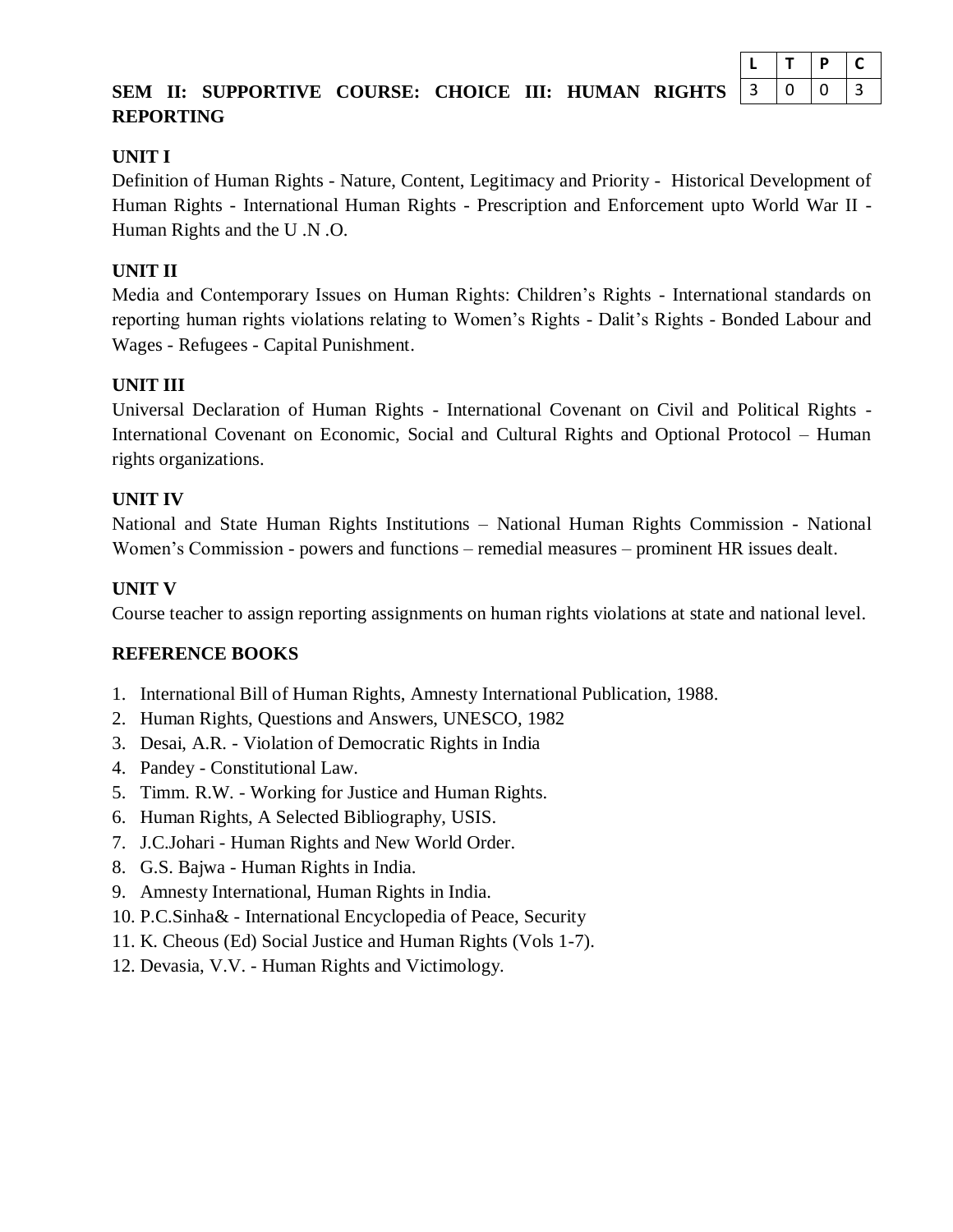# **SEM II: CORE: WRITING FOR ELECTRONIC MEDIA UNIT I**

|   |   | р | C |
|---|---|---|---|
| 4 | υ | U | 4 |

Basics of Scripting. Script: meaning and types of script. Role of a scriptwriter in media. Elements of good script. Concept of content and form. Importance of General Knowledge and understanding in a theme. Process of scripting: idea formation, research, sequencing, opening and concluding.

# **UNIT II**

Writing Television Script. Writing for visuals. Concept of spoken language. Relation between narration and visuals. Script layout: treatment, screen play one page and split page, shooting and editing script etc. Writing for fictional and non fictional program.

# **UNIT III**

Radio Scripting and Language. Writing to sound. Element of radio script. Stages of scripting and editing. Writing for different programmes like Talk, news, news reel, documentary, drama and tele serials. Standardization of TV Quiz.

## **UNIT IV**

Analyzing the scripts of popular documentaries, films, teleserials and promotional videos. Script wiring for cartoon movies. Role of idioms and phrases, proverbs, statistical facts and adjectives in narration of a script. Use of common sense.

# **UNIT V**

Script writing for educational documentaries. Script writing for tele serials. Script writing for a feature film. Analysis of famous movie scripts. Analysis of scripts written for enrichment programmes. Scripts for short-films. The concept of time in script. Scripting for commercials.

- 1. Writing, Directing and producing Documentary films, Alan Rosenthal, Southern Illinois University Press, 1990
- 2. News, Public relations and Power, Simon Cottle, Sage Publications, New Delhi, 2003
- 3. Media making, Lawrence Grossberg, Sage Publications, New Delhi,1998
- 4. Managing Presentations, Savita Bhan Wakhlu, Sage Publications, New Delhi, 2000
- 5. Advertising, Liz Mcfall, Sage Publications, New Delhi, 2004
- 6. Participatory Video, Shirley A. White, Sage Publications, New Delhi, 2003
- 7. Media Organisation and production, Simon Cottle, Sage Publications, New Delhi, 2003.
- 8. Video production handbook, Gerald Millerson, Focal Press, 1992
- 9. Directing the Documentary, Michael Rabiger, Focal Press, 1998.
- 10. Advertising basics, J.V.Vilanilam & A.K.Varghese, Sage Publications, New Delhi, 2004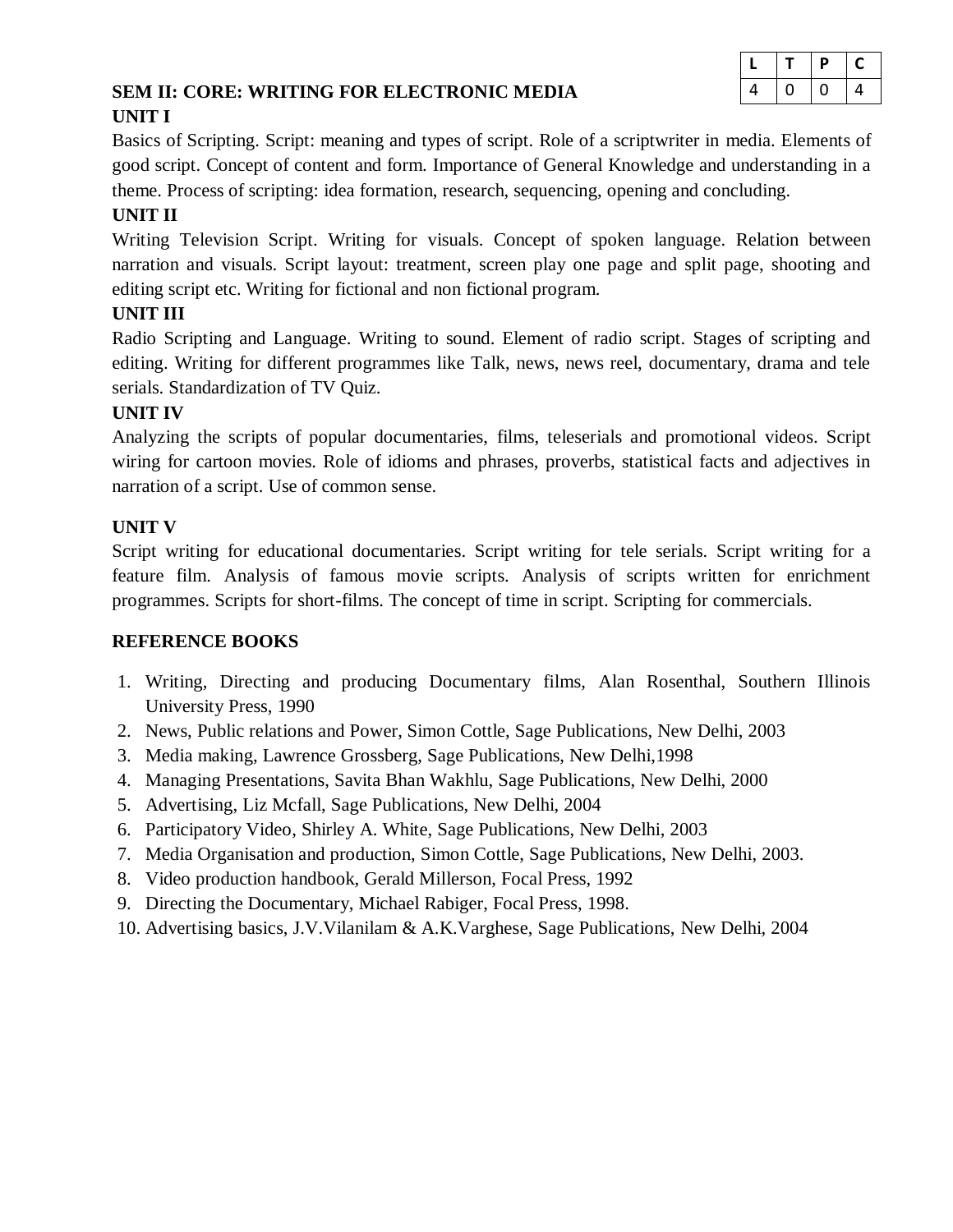#### **SEM II: CORE: RADIO PRODUCTION**

|   |   | D | L |
|---|---|---|---|
| 4 | Ü | ι | 4 |

#### **UNIT I**

Production Process in Radio Stations - Basics of radio programming – From conception to execution of ideas - radio station organization and management - Formats and styles in radio production - Planning and producing a radio news interview.

#### **UNIT II**

Audio equipments and recording techniques - Understanding the operation and functions of console, CD players and turn tables, tape recording and play back units - microphones and sound - the basics of splicing and dubbing - computer assisted editing - recorded versus on-air production - Planning and producing a radio news talk show.

#### **UNIT III**

Production in Modern Radio - Sound of the Station, Networks, other programming developments in radio - Community radio - economics of Community radio - the role of producer in modern radio - Writing leads for five radio news stories (for a 5 minutes news cast).

#### **UNIT IV**

The Applications - Achieving an effect - what is an effect? Kinds of effects - how production elements support a theme, how a producer utilizes the production elements using elements of sound to achieve an effect - Writing five radio stories (for a 5 minutes news cast).

#### **UNIT V**

Production and presentation formats - Drama and dramatic elements in radio production commercial productions - news and public affairs - remote and sports productions - audience and the formats - the specifics of radio formats - on-air and off-air production in modern formats - hosting the programme - duties of the video jockey - Relationship between the video jockey and the producer - Rewriting /translating two newspaper stories for radio news.

- 1. Radio: A Guide to Broadcasting Techniques E Evans
- 2. Hand Book of Broadcasting Waldo Abbot and R Rider (McGraw Hill)
- 3. Techniques to TV Production Rudy Bretz (McGraw Hill)
- 4. Broadcasting and the People =- Mehra Massani (NBT)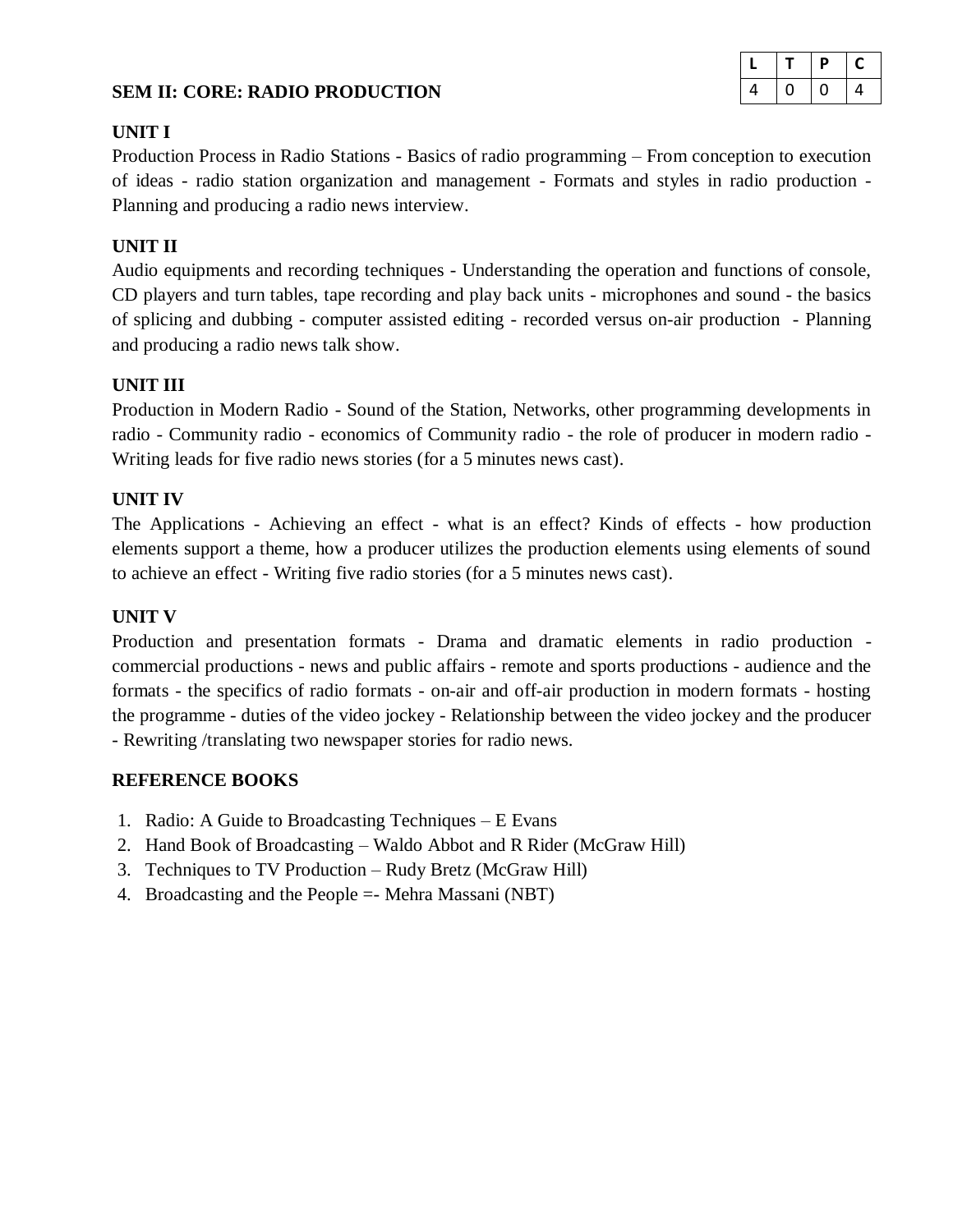# **SEM II: CORE: PHOTOGRAPHY**

|   |   | P | L |
|---|---|---|---|
| 4 | U | U | 4 |

# **UNIT I**

History of B/W Photography: Early experiments and later developments; Photographic Optics: Reflection and refraction of light, dispersion of light through a glass prism, lenses, different kinds of image formation, principal focus and focal length, size of the image, speed and power of the lens, depth of field, angle of view and perspective.

# **UNIT II**

Photographic camera types: Pin-hole, box, folding, large and medium format cameras, single lens reflex (SLR) and twin lens reflex (TLR), miniature, subminiature and instant camera, choice of camera and sizes, rising, falling, cross movements and swing back devices.

# **UNIT III**

Principal parts of Photographic cameras: Lens, Aperture, Shutters, various types and their functions, View-finders and focusing systems: Film chamber: Exposure counter, self-timer, tripod stand, panning tilt head, lens hood, cable release, extension tubes and bellows, tele converter and changing bag

# **UNIT IV**

Photographic Light Sources: Natural source - Natural source, the Sun, nature and intensity of the sunlight at different times of the day, different weather conditions., Artificial light sources- nature, intensity of different types of light sources used in photography namely; (i) Photo flood lamp, (ii) Spot light, (iii) Halogen lamp, Barn doors and snoot, Flash unit: Bulb flash and Electronic flash.

# **UNIT V**

Perspective and composition, rules of composition. Trick Photography: Methods, effect box, photomontage, wire screen-star effect, use of diffraction grating, texture effect, photolith, Bas-relief, polarization and photo grams.

- 1. The encyclopedia of photography (3rd edn.) (1993) by Richard Zakia, Leatie Stroebel, Focal Press, London.
- 2. The Manual of Photography (2000) by Ralph E Jacobson/Geoffrey G Attridge/Sidney F Ray, Focal Press, Ninth Edition.
- 3. Understanding Digital Photography by Joseph A .Ippolito, Thomson Press, New Delhi, 2005.
- 4. The Manual of Photography (2000) by Ralph E Jacobson/Geoffrey G Attridge/Sidney F Ray, Focal Press, Ninth Edition.
- 5. The Photographer's Handbook. 1999 by John Hedgecoe. Alfred A.Knopf Publisher.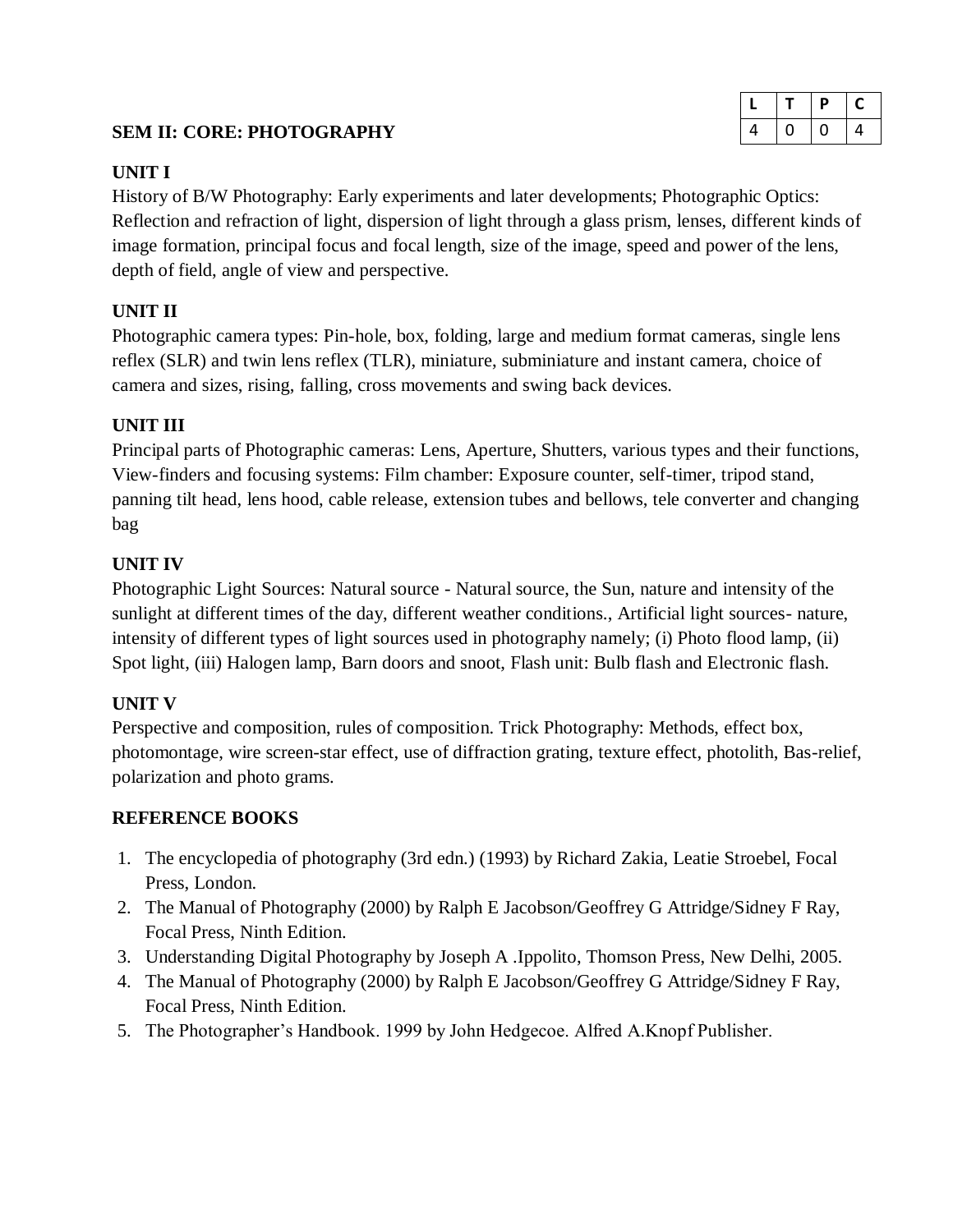|   | D | L |
|---|---|---|
| 3 | U | 3 |

# **SEM II: ELECTIVE: FILM APPRECIATION**

#### **UNIT I**

History of Cinema –German expressionism, French new wave, Italian neorealism, Indian new wave and the Soviet montage, kinds of film.

# **UNIT II**

Film form (narrative and non narrative systems), film style (dimensions of mis-en-scene, types of framing/editing methods) and the questions of representations.

## **UNIT III**

Elements of film making - Production, Direction, Script-writing, photography, Editing, Art Direction, Sound, Mixing etc.

#### **UNIT IV**

History of early cinema with special reference to India, development of the classical Indian film narratives. Film appreciation, Film reviews, Film criticism

## **UNIT V**

World cinema – Cinema movements, Film festivals, Indian cinema, moguls of Indian Cinema-Indian studio system- the dynamics of the cinema-society interface in Tamil Nadu.

- 1. David Bordwell and Kristin Thompson, Film Art: An Introduction, McGraw Hill, (recent edition).
- 2. Gerald Mast, Marshall Cohen and Leo Braudy, Film Theory and Criticism, Oxford, (recent edition).
- 3. John Hill and Pamela Church Gibson, The Oxford Guide to Film Studies, Oxford,1998.
- 4. Satyajit Ray, Our Films, their Films, Disha Books, 1992.
- 5. NasreenMunniKabir, Talking Films, Oxford, 1999.
- 6. Lucy Fisscher Shot/Countershot , Film tradition and women's Cinema
- 7. James Monaco, How to read a Film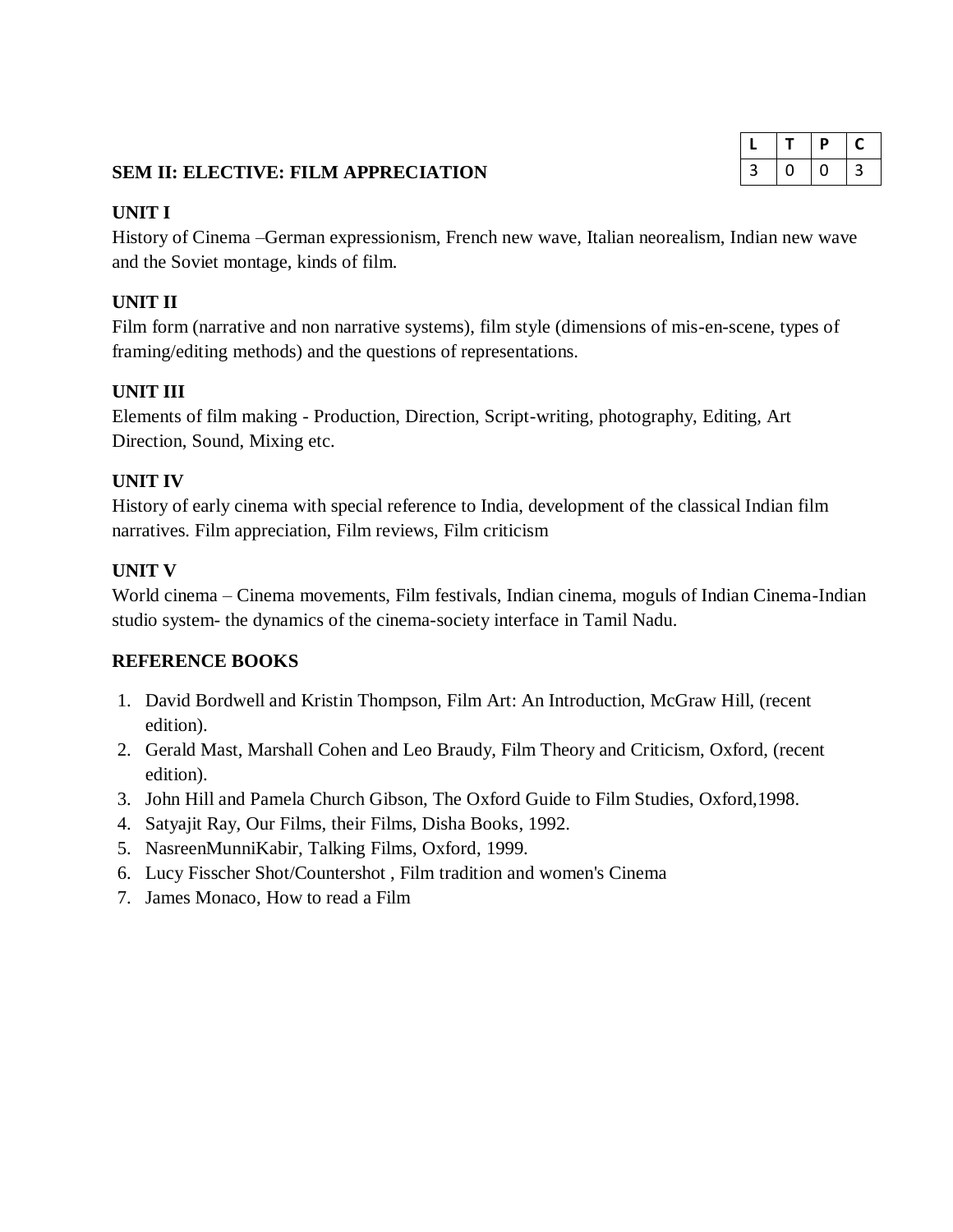# **SEM II: ELECTIVE: WRITING FOR TELEVISION**

|   |   | р | $\overline{a}$ |
|---|---|---|----------------|
| 3 | 0 | U | 3              |

## **UNIT I**

Introduction to TV; Difference between structure and functional aspects of newspaper, radio and TV organization; Fictional programs: soap operas, sitcoms, serial & films, News based programme: Talk, Discussion, Interview etc…

# **UNIT II**

Basic principles of TV News Writing, Sources of TV News, Types of TV News bulletins and their structure, Planning and conducting various types of interviews: Factual, Opinion and Ideas.

# **UNIT III**

Nature and techniques of electronic news gathering for TV; Qualities and responsibilities of TV news reporter. Interview: types and techniques.

# **UNIT IV**

Principles of video production; Basic TV production techniques; Idea and visualization; Types of script idea: Shooting script; Script writing for TV news; News presentation techniques; role and function of PCR and TV studio; Live reporting; Concept of breaking news, Types of shots and angles, Camera movements; Microphones: Types & their characteristics.

## **UNIT V**

Introduction to video editing; Importance of video editing; Types of video editing: linear editing, non-linear editing, live editing; Framing, cut, transitions, crossing the line – imaginary line; News reading and news production.

- 1. Jan R. Hakemulder, Broadcast Journalism, Anmol Publications, Ray AC de Jonge, PP Singh New Delhi 19 2. J
- 2. Janet Trewin, Presenting on TV and Radio, Focal Press, New Delhi
- 3. Stuart W. Hyde TV & Radio Announcing, Kanishka Publishers
- 4. Andrew Boyd Techniques of Radio and Television News Publisher: Focal Press, India.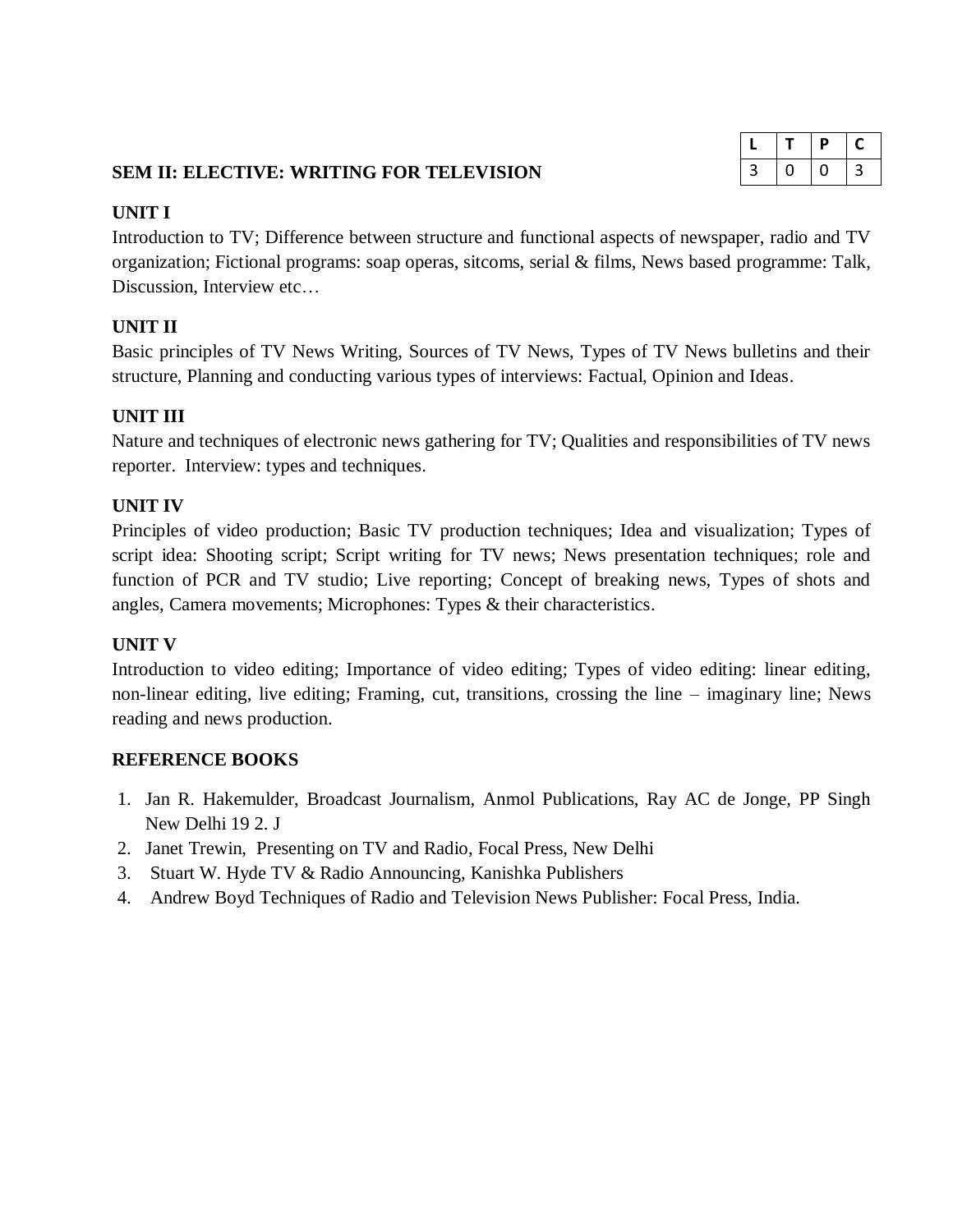|   |   | P | L |
|---|---|---|---|
| υ | 0 | 4 | " |

#### **SEM II: PRACTICAL: RADIO PRODUCTION PRACTICAL**

- 1. Understanding Sounds, decibels and hearing. Frequency, noise, amplitude. Sound isolation.
- 2. Analog and Digital audio technology. MIDI and electronic instrument technology. Advantages of Digital audio. Sound files. Digital audio file formats.
- 3. PCM, telephony and text formats. Mono-stereo, surround, DTS, stereophonic, Dolby and Karaoke sounds. Signed versus unsigned.
- 4. Digital Audio Recording. On-line Recording. Monitoring. Noise reduction. Hum prevention. Judging sound quality. Volume and dynamics.
- 5. Filter and equalization. Line sources. Fades and mixes. Sound effects. Shaping sound. Delayed recording.
- 6. Methods of handling Media players and their applications. Audio editors.
- 7. Digital Audio mixing.
- 8. Applications of popular digital audio editing tools. Recording options in sound editors. Recording Device controls. Text to speech conversion. Speech to text conversion. Text to digital audio file creation. Audio for video.
- 9. Depth and dimension in recording, mixing and mastering. Digital music composers. Sound aesthetics-sound scripting, sound dubbing.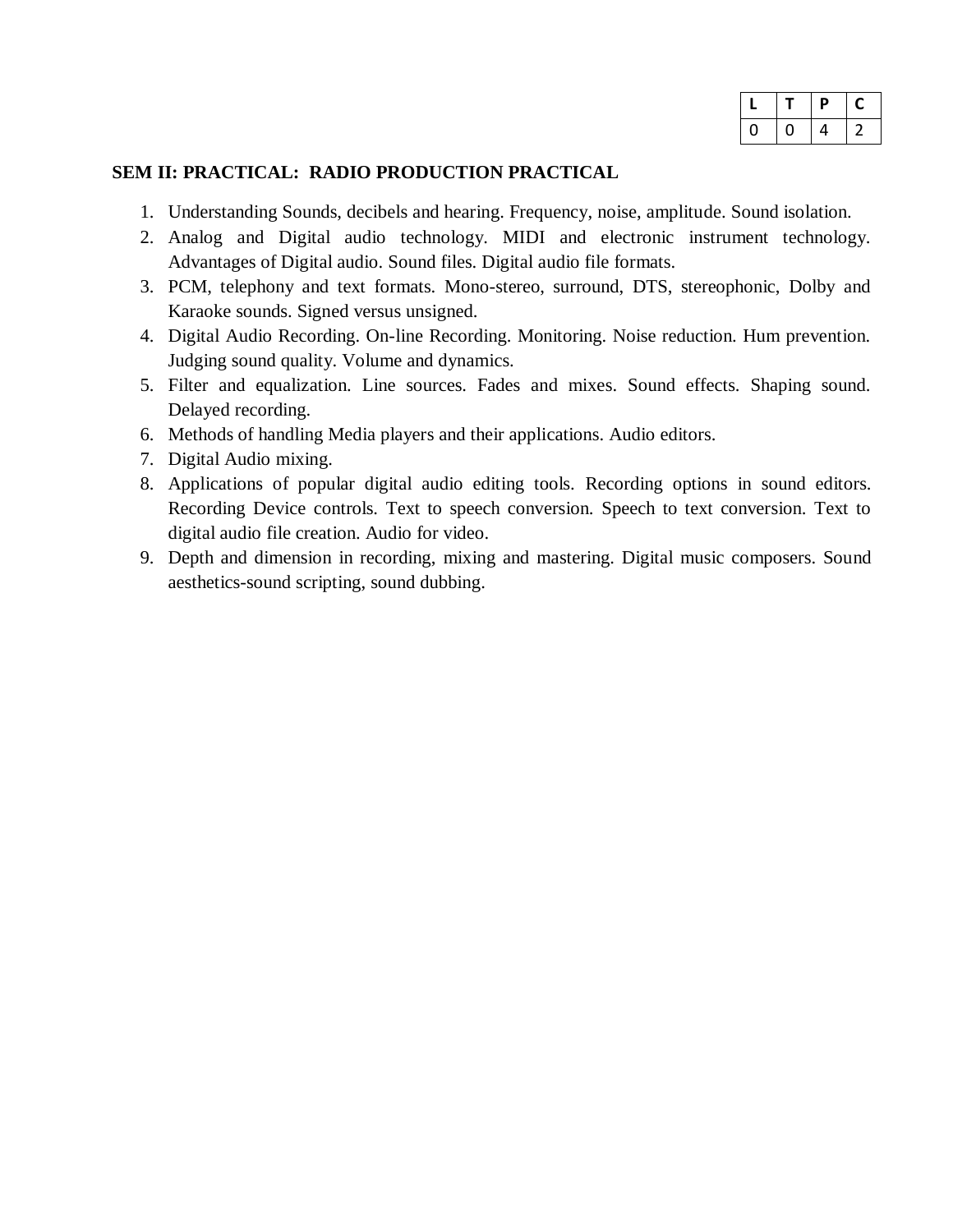|  | D | C        |
|--|---|----------|
|  | 4 | <u>)</u> |

#### **SEM II: PRACTICAL: CINEMATOGRAPHY PRACTICAL**

- 1. Study of different types of camera.
- 2. Working with different cameras: Holding camera in hands, film/card loading, unloading, winding, large format cameras, rising, falling and cross movements and swing back.
- 3. Study of apertures: f-number and their effects, opening and closing.
- 4. Study of shutters, focal plane and between the lens shutters, different shutter speeds, controlling shutter speeds and movements.
- 5. Effect of aperture on depth of fields.
- 6. Effect on the image due to use of normal, wide angle, telephoto and zoom lenses.
- 7. Use of extension wires, self-timer and shutter release.
- 8. Determination of exposure, its relationship with shutter speed, aperture number and film speed.
- 9. Use of tripod stand, study of panning tilt head.
- 10. Use of exposure meter and determination of correct exposure.
- 11. Study of electronic flash, its components.
- 12. Study of filters and its effects on images.
- 13. Shooting small continuity using single camera
- 14. News Story focusing on Gathering Visuals for News Reporting- PTC, Interview, cut away
- 15. Studio Programme Production using Multi camera setup
- 16. Short Documentary film / Short Film/ Add & Corporate Films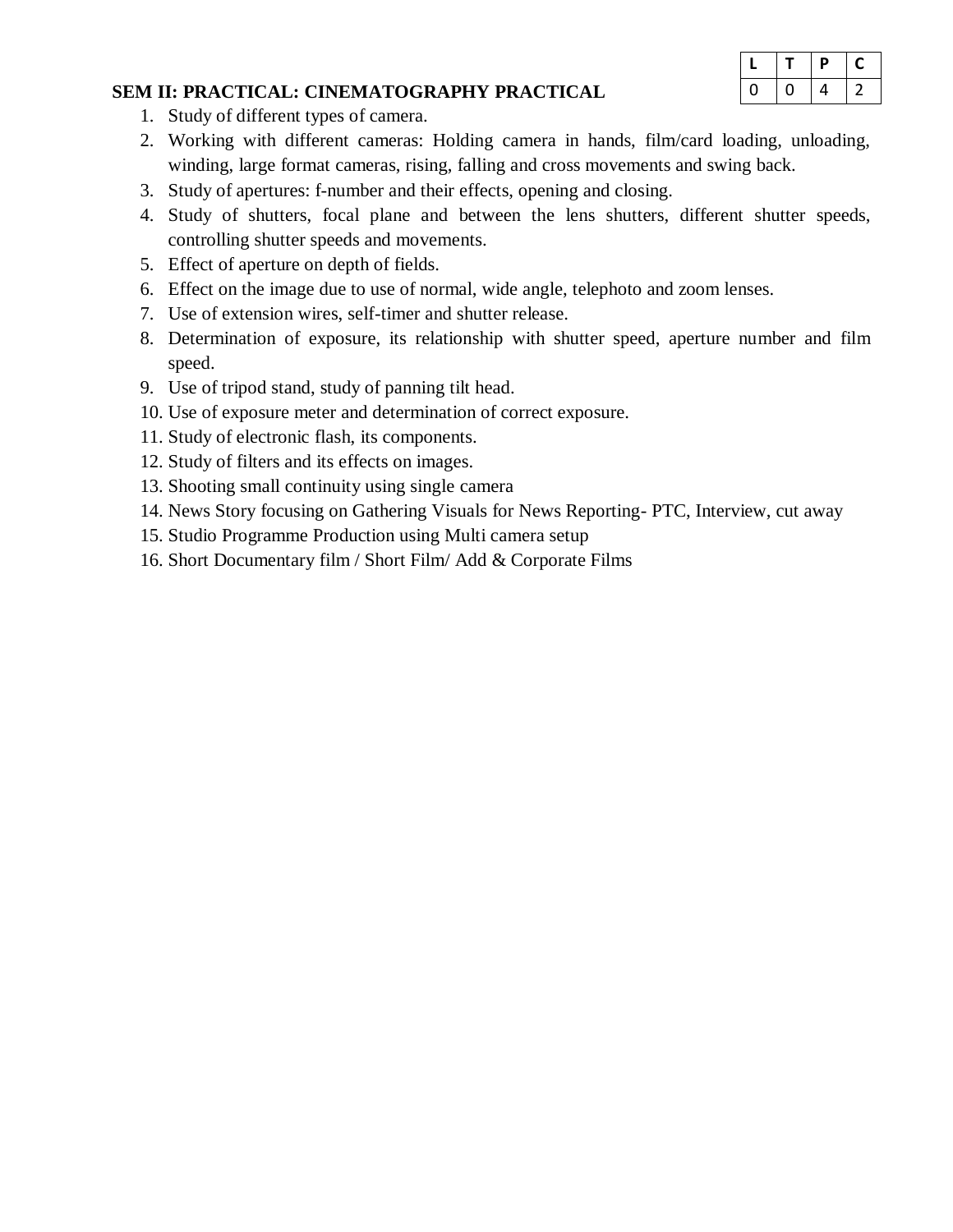# **SEMESTER III**

# **SEM III: SUPPORTIVE COURSE: CHOICE I: CITIZEN JOURNALISM**

|   | D |   |
|---|---|---|
| 3 |   | 3 |

# **UNIT I**

Basic Reporting- What is news? Who and what is journalism for? The three sources of information: observation, interviews, documents. The Basic Journalism Story Structure

# **UNIT II**

Foundations of journalistic credibility- Factuality, Fairness, Authority, and Verification, the Building Blocks: Statistics, Quotes, and Anecdotes-News stories, feature stories, pegs.

# **UNIT III**

Art of Interviewing -Getting interviews with public figures, handling difficult interviews, how to take notes in an interview, when to tape record an interview, asking for quotes vs. asking for information

# **UNIT IV**

Informing vs. Entertaining- Good reporting is the basis of good writing, Write as you speak, then rewrite, Clarity is the ultimate writing virtue, three writing rules you'll ever need

# **UNIT V**

Reporting issues and trends – observation, documents, interviews, and more story structures - Analysis pieces, profiles, backgrounders, curtain-raisers, sidebars, reporter's notebook, narratives, etc. discovering bogus issues and trends.

- 1. Noah Wardrip&Fruin and Nick Montfort, (2003).The New Media Reader, Ed., The MIT Press,Cambridge,
- 2. Callhan, Pearson/Allyn and Bacon, (2007). A Journalist Guide to the Internet: The Net as a Reporting Tool,
- 3. Jagdish Chakra borty, (2005) Cyber Media Journalism: Emerging Technologies, Authors Press, New Delhi.
- 4. Jim Hall, (2001). Online Journalism: A Critical Primer, , Pluto press, London.
- 5. John Street, Palegrave Mcmillan, Hampshire, (2011). Mass Media, Politics andDemocracy,
- 6. Ryan M. Thornburg, (2011). Producing Online News: Stronger Skills, Stronger Stories, CQ Press, Washington.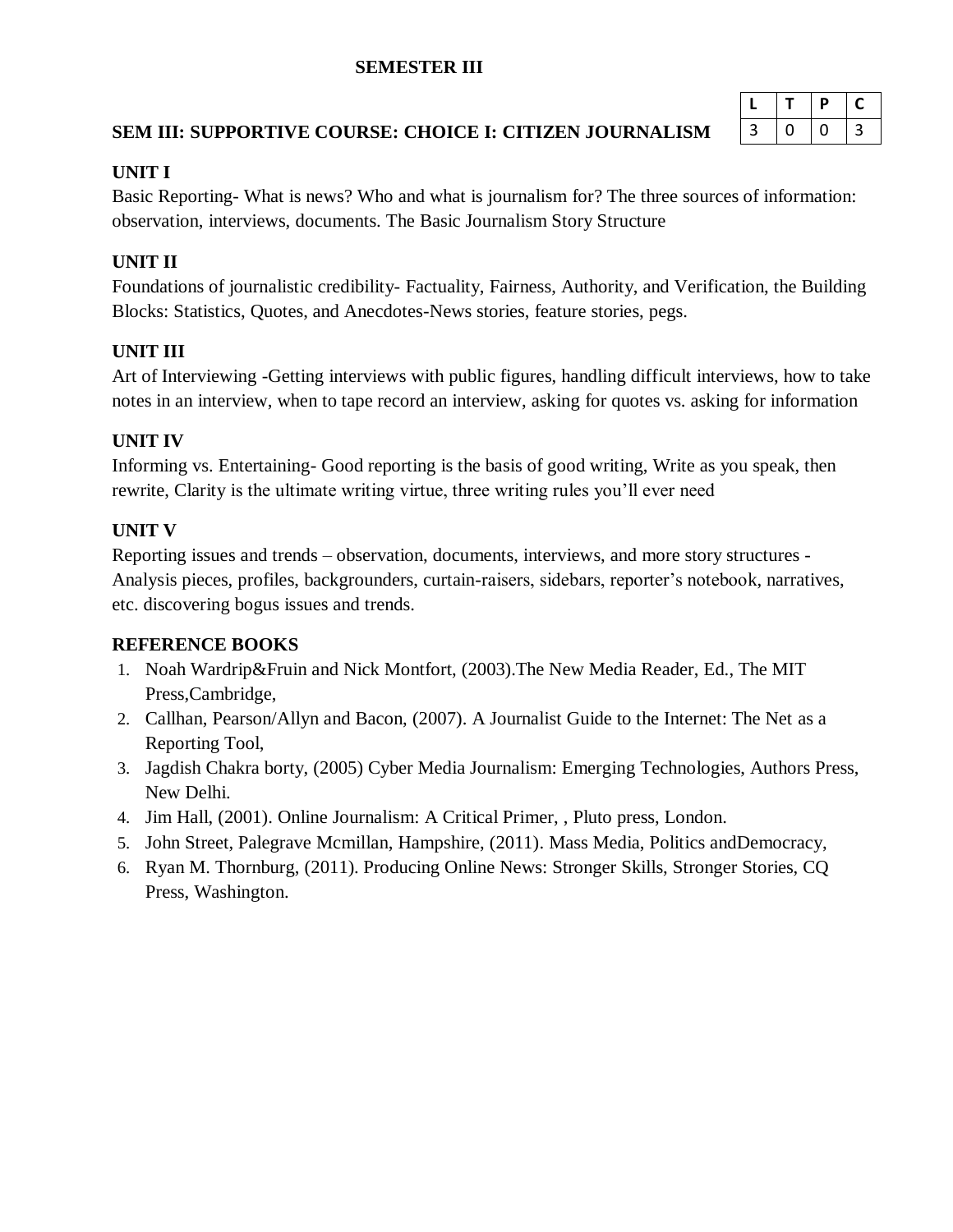# **SEM III: SUPPORTIVE COURSE: CHOICE II: RADIO JOURNALISM**

|   |   | D | L |
|---|---|---|---|
| 3 | 0 |   | 3 |

#### **UNIT I**

History of Radio in India-Roles of AIR and private broadcasters.

# **UNIT II**

Radio News; News Editor; Producer, Radio Reporter; Radio Interview; Radio News Reels; Radio Feature.

# **UNIT III**

Applications of Audio Equipments and Software; Radio Talk; Audience Research.

# **UNIT IV**

Skills of speaking over the radio as reporter, presenter, interviewing, narrating, radio jockeying-Conversation outside broadcasts.

## **UNIT V**

Radio newsroom organization & structure - Newsroom organization and structure and functions.

- 1. Broadcasting in India, GC Awasthy, Allied, Bombay, 1965
- 2. Indian Broadcasting, HK Luthra, Publications Division, New Delhi, 1987
- 3. Broadcasting and the People, MehraMasani, NBT, New Delhi, 1985
- 4. Basic Radio Journalism, Paul Chantler& Peter Stewart, Oxford, 2003
- 5. Writing for Broadcast Journalists, Rick Thomson, Routledge, New York, 2010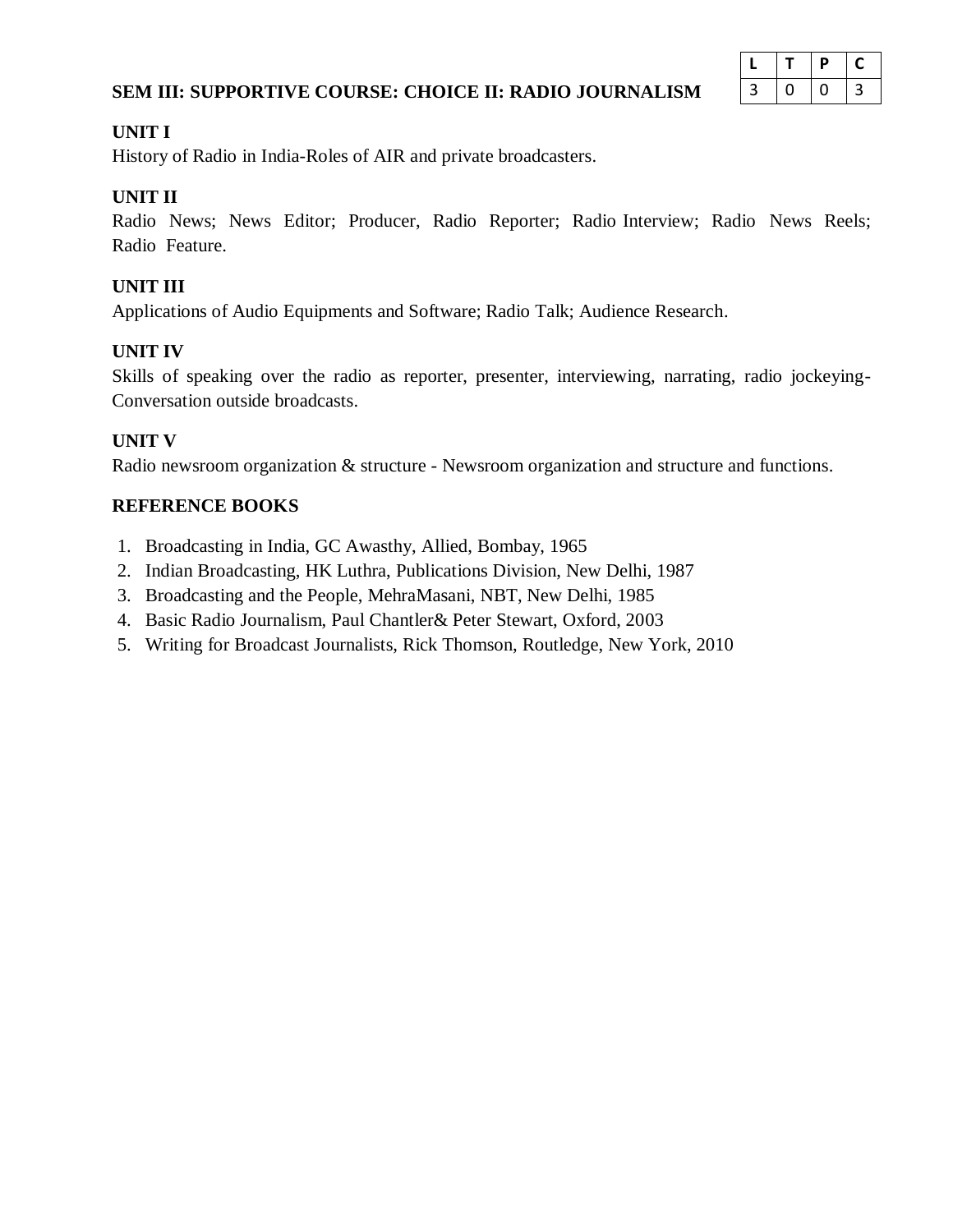# **SEM III: SUPPORTIVE COURSE: CHOICE III: MEDIA LITERACY**

|   |   | D | L |
|---|---|---|---|
| 3 | U | U | 3 |

#### **UNIT I**

Media and Society: Functions of Mass communication –Contemporary importance of Media in modern society.

# **UNIT II**

Media's influence on audiences' thinking and social behavior: Media dependency-Pluralistic media and Indian society. Media in Democratic Society- Political economy mass media.

# **UNIT III**

Media, politics and ideology: Market oriented media and social dilemma, culture and communication –mass-mediated culture- Communication and social conflicts- Religion and communication – Popular culture.

# **UNIT IV**

Mass Media Dysfunctions: stereotyping, cultural alienation, impact on children; Portrayal of women and children – vulnerable groups.

# **UNIT V**

Communication across cultures – new communication technologies - New media context, access, control and use – Digital Divide - Cybercrime – challenges - Regulatory mechanism.

- 1. Communication and culture A World View. K.S.Seetharam.MC Graw hill Publishers. New Delhi, 1991.
- 2. Mass Media and Political Thought (Ed) SidenyKrans and Richards Perlof, Sage 1985
- 3. Mass Mediated Culture, Micheal R. Real, Prentice Hall, 1977
- 4. Communication and Media: Constructing a Cross Discipline –GeorageN.Gordon, Hasting House, 1975
- 5. Information Inequality, Hebert T. Shiller, Routelge, 1996
- 6. Television Audience and Cultural Studies, David morley, Routledge, 1998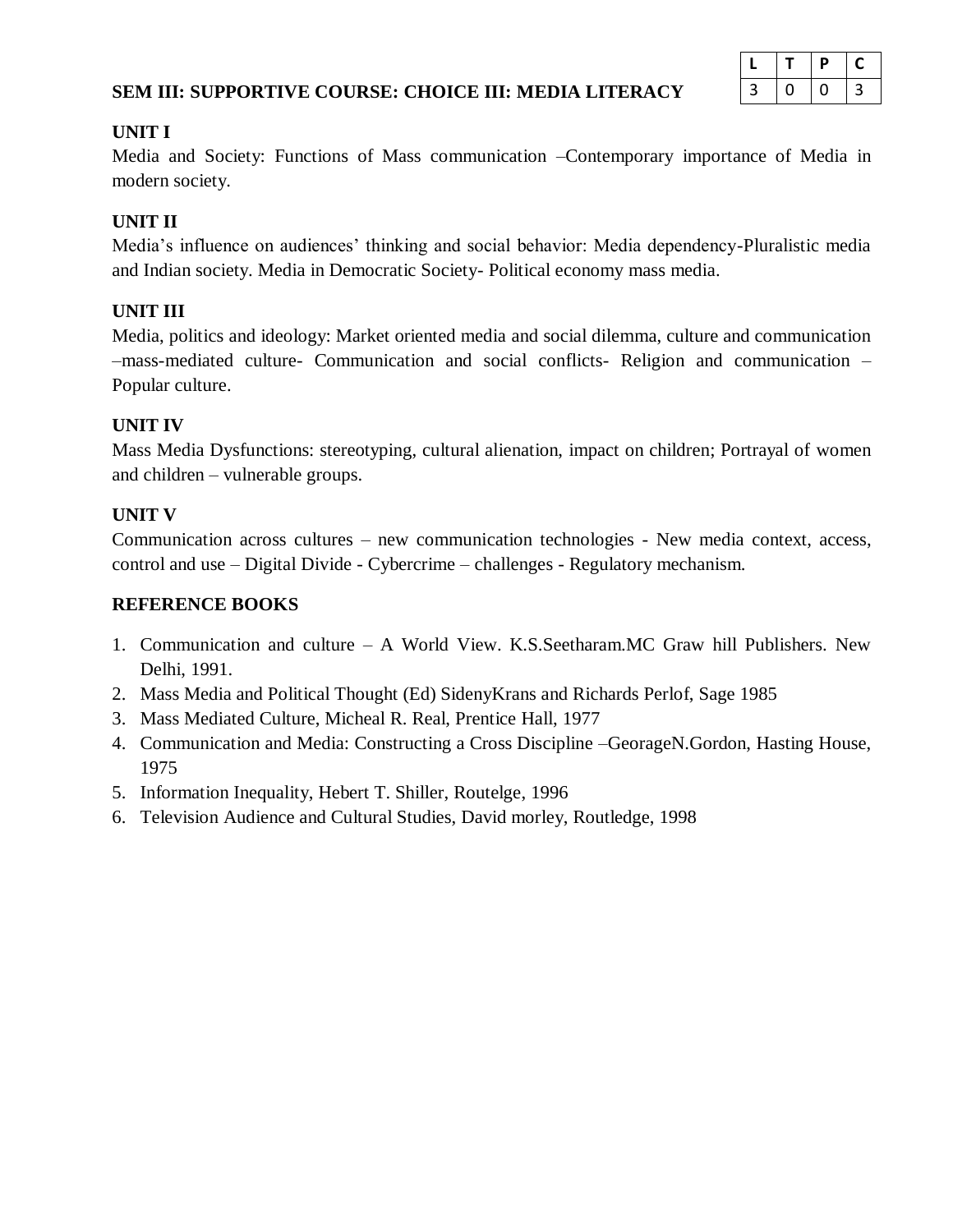# **SEM III: CORE: COMMUNICATION RESEARCH**

|   |   | P | C |
|---|---|---|---|
| 4 | U | 0 | 4 |

# **UNIT I**

Concept of research; Meaning, definition and nature of research; Communication research: Importance of media research; Area of Media Research; Problems of objectivity in research; Planning to research.

# **UNIT II**

Methods/techniques of research; Hypothesis and variables; Research design and its types of Research Design; Experimental Research; Descriptive research; Exploratory Research; Conclusive Research; Sources and collection of Secondary Data; Types of data; Secondary data; Advantages & Limitations of secondary data ; Internal Sources; External Sources. Different methods of media research.

## **UNIT III**

Sampling - meaning, types and problems ; Sampling Design; Some basic Terms; Advantages of Sampling; Disadvantages of Sampling; The sampling process; Sampling methods; Tools and methods of research; Sources of data - primary and secondary source ; Questionnaire and schedules; Observation - participatory and non participatory; Interview method; Case study; Content analysis of text, audio and video.

# **UNIT IV**

Importance of research in media; Application of research in electronic media, Print, Advertising, New Media; Formative and summative research; Ethical issues in media research; Media research as a tool of reporting.

## **UNIT V**

Application of Statistics; Tabulation and classification of data; Data analysis, software for data analysis interpretation; Elementary statistics - mean, median and mode; Inferential statistics correlation and regression and test of significance, principle and theory; Graphic and diagrammatic representation of data; Indexing, citation and bibliography; Research report writing.

- 1. Social Research and Statistics by R.N. Mukerjee, VivekPrakashan, Delhi
- 2. Scientific Method and Social Research by B. N. Ghosh, Sterling Publishers N. Delhi 92
- 3. Media and Communication research methods: an Introduction to qualitative and quantitative approaches: Arthur Asa Berger ; sage: 1933
- 4. Applied Communication Research: Judith M. Buddenbaum& Katherine B. Novak, Blackwell, reprinted in India by Surjeet, 2005.
- 5. Mass Media Research– Processes, Approaches & Applications: Roger D. Wimmer& Joseph R. Dominick, Wadsworth, 2008.
- 6. Research Methodology– A Step-by-Step Guide for Beginners: Ranjit Kumar, Pearson, 2008.
- 7. Statistical Methods for Practice & Research– A Guide to Data Analysis Using SPSS: Ajai S. Gaur &Sanjaya S. Gaur, Response Books, 2009.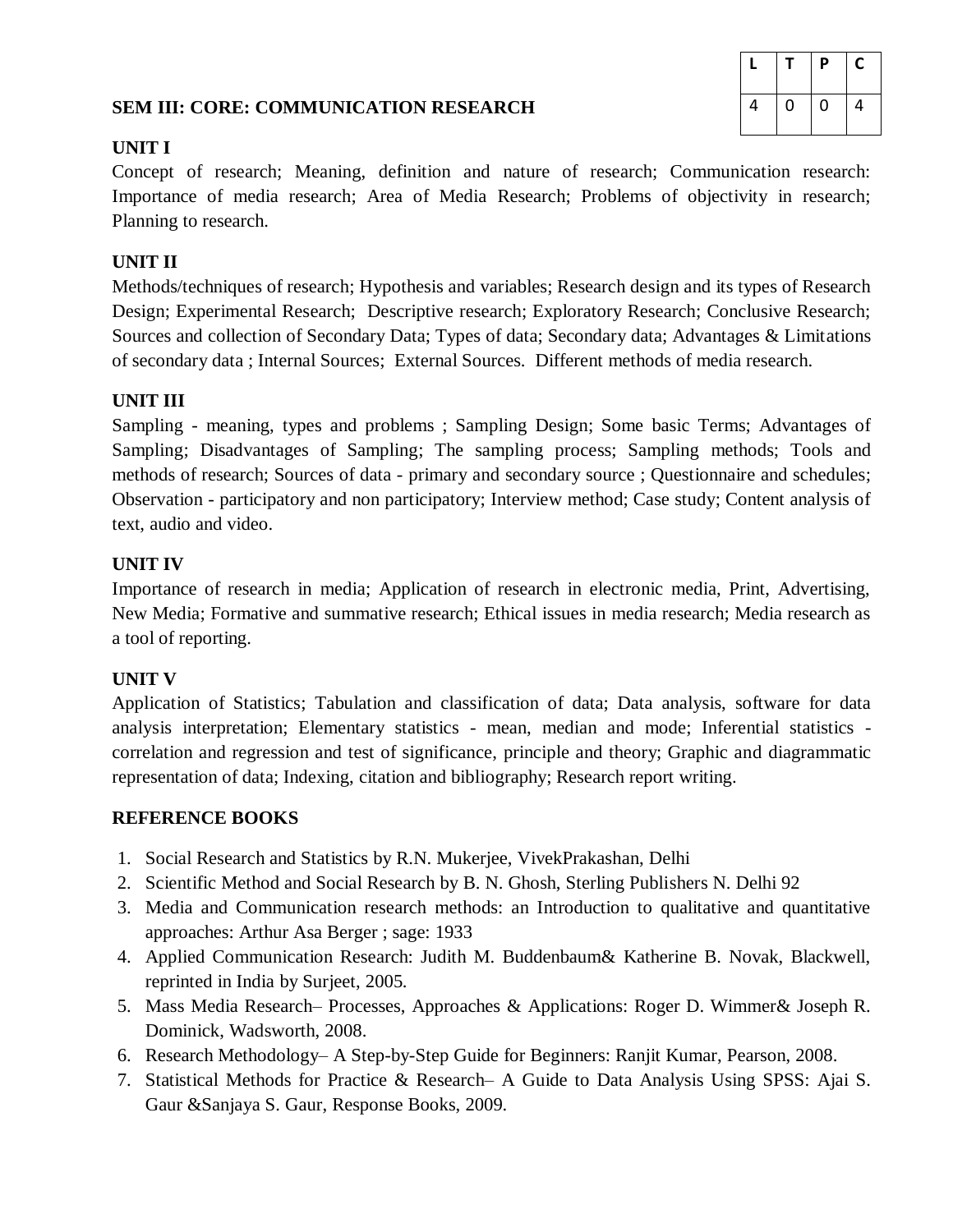# **SEM III: CORE: MEDIA LAWS AND ETHICS**

|   |   | P | С |
|---|---|---|---|
| 4 | O | 0 | 4 |

#### **UNIT I**

Introduction to Indian constitution – overview - salient features - preamble - constitution fundamental rights –Article 19 1 (a) – various freedoms reasonable restrictions - freedom of speech and expression and their limits – Freedom of the press - Brief view of directive principles

#### **UNIT II**

Defamation & contempt of court – intellectual property rights- trademark - patents  $\&$  copy righmedia-related Acts: parliamentary privileges; books and registration Act; Working journalist Act, press council of India; official secrets Act, cinematograph Act - Introduction to cyber laws, cyber crimes; ICANN, issues related to social networking.

#### **UNIT III**

Introduction to media ethics – Philosophical background in ethics – Nature of media ethics – Personal ethics and group ethics – Consequences of personal choices – Moral judgment - Standards of taste – Gender and sexual orientation – Stereotyping – Mythmaking by the media – Obscenity and pornography – Violence and brutality – Reporting during Special - sensitive situations –– Ethical concerns in investigative journalism.

#### **UNIT IV**

Media and diversity – Ethnic, racial and cultural identities – Social responsibility of media in presenting a representative picture of all constituent groups in society – The role of media during conflicts and wars- conflict-reduction journalism, conflict-resolution journalism – coverage of state security issues and information access – The limits of the right to know - journalism ethics and patriotism –– Ethics and cheque-book journalism – New roles for journalism and public opinion.

## **UNIT V**

International instruments – Access to information laws and procedures – Right of reply provisions – and case studies right to information Act 2005 major judgments relating to media. Protection of whistleblowers –Laws regulating blasphemy hate speech, and racism –The law and professional standards relating to privacy – Free speech on the web.

- 1. Basu, DD (2010) Law of the Press in India. Prentice-Hall India.
- 2. Basu DD (2012) Introduction to Indian Constitution, Prentice Hall Indi
- 3. Media Communication Ethics: Louis Alvin Day, Wadsworth, 2006.
- 4. Practicing Journalism– Values, Constraints, Implications: Nalini Ranjan, Sage, 2005
- 5. Rape of the Family– Sexual Violence in Indian TV Soaps: Centre for Advocacy and Research, New Delhi, 2006.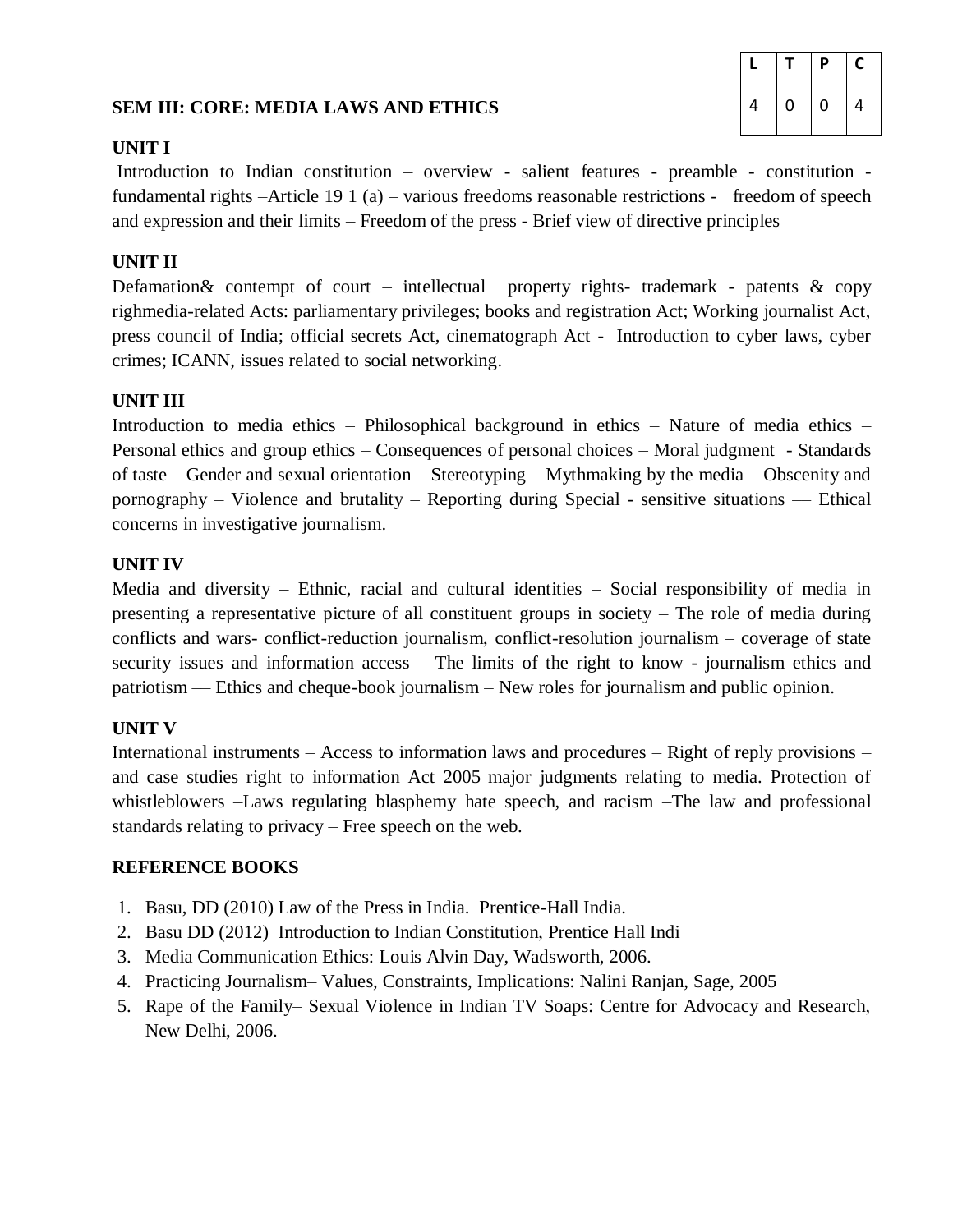# **SEM III: CORE: TELEVISION PRODUCTION**

|   |   | P | С |
|---|---|---|---|
| 4 | 0 | 0 | 4 |

#### **UNIT I**

Fundamentals of video. Photography and video. Camera. Tape and recording. Film transfer and Video processing. Audio and power devices. Video display systems. Multi-camera production.

## **UNIT II**

Camera parameters. Lens. Frames. Films. Exposure. Focusing. Sharpness and contrast. Cameral filters. Lighting systems. Lighting methods and needs. Shooting plans and backgrounds. Getting organised for shooting. Importance of backgrounds. Real and unreal backgrounds. Neutral background. Economical settings. Location selection. Pre-production planning.

## **UNIT III**

Editing in videography. Basics of video editing. Physical editing. Cutting points and transitions. Order of shots. Editing methods. Generations of editing. Edit controllers. Post-production editing. Good editing techniques.

#### **UNIT IV**

Production techniques. Script writing. Purpose of scripts. Length and style of scripts. Story boards and components. Pre and post-production techniques. Effective shots. File shots. Footages. Special effects. Graphics and animation. Chroma key usage. Economy shooting.

#### **UNIT V**

Writing for TV – News & Current Affairs Programmes – TV Anchoring – TV Camera Types – TV Post Production Techniques, International Standards for Digital Audio & Video – The Future of World TV.

- 1. Video Production Handbook Miller (Focal Press)
- 2. Working with Video: A Comprehensive Guide to the World of Video Production Winston Brian and Julta Kevdal
- 3. Basic TV Staging Millerson Gerald (Focal Press)
- 4. Video Camera Techniques Millerson Gerald (Focal Press)
- 5. TV Sound Operations Glyn Alkin
- 6. Sound Techniques for Video- TV Media Manual Series (Focal Press)
- 7. The Moving Image: Production Principles as Practices Foresman Company
- 8. Understanding TV Prager
- 9. Techniques of TV Production Gerald Millerson
- 10. TV Production Handbook H Zettel
- 11. Audio Visual Journalism B N Ahuja
- 12. Writing for TV & Radio Robert Hellard
- 13. TV News Fang L F
- 14. TV Production Allan Wurtzel
- 15. Introduction to TV Journalism S Kaushik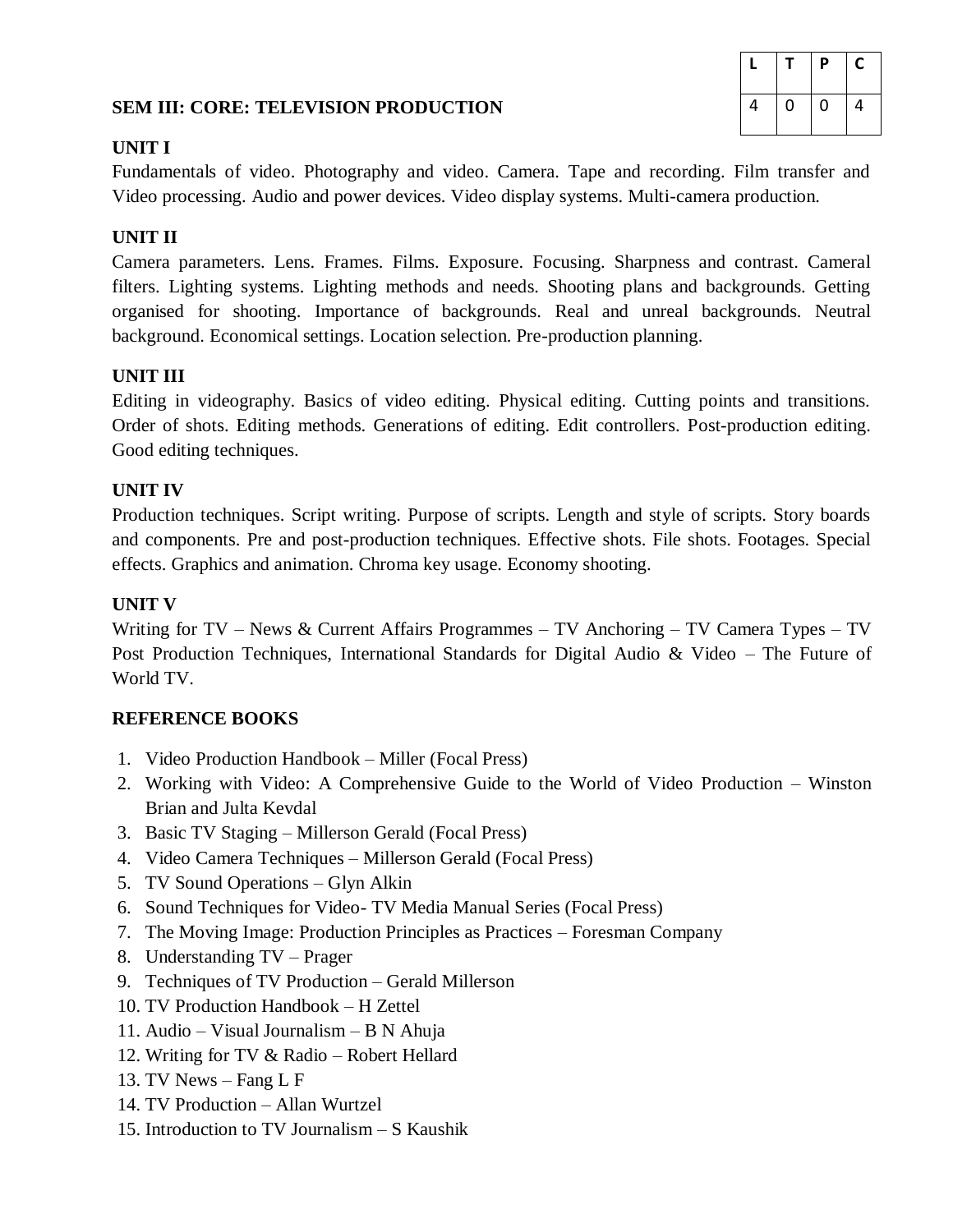# **SEM III: ELECTIVE: CINEMATOGRAPHY**

# **UNIT I**

|   |   | Ρ | С |
|---|---|---|---|
| 3 | 0 | 0 | 3 |

Introduction to Cinematography, Fundamental Theory  $\&$  Practice of  $\Box$ Cinematography, Introduction to Still Photography, Principles of Still Photography and Cinematography, Framing and Composition of Still Shot. Auteur, Diegesis, Editing, Flashback, Flash forward, Focus, Geners, Misc-En-Scene, Story / Plot, Scene / Sequence & Shot.

# **UNIT II**

Introduction to Digital Video Cinematography, Interactivity and emotions through Cinematography, Building blocks, Compositions, Lenses and Cameras, Types of lenses: Zoom Lens, Prime Lens, Types of Cameras: HD Cameras, Basics of Film Camera, Difference between Film Camera and Digital Camera, DSLR and HDSLR Cameras

# **UNIT III**

Lighting, Psychology of light, Human Vision, Light Sources, Setting Mood through Lighting, Lighting as a Story Element, Visual Environment, Dealing with Natural Lighting, Directional Effect of Light, Lighting design process, Controlling the Intensity of Light, Color and Color Temperature of Light, Three-point lighting, High-Key lighting & Low Key lighting, Indoor and Outdoor Lighting, Reflectors, Role of reflectors.

## **UNIT IV**

Construction of a Shot, Color, Contrast, Deep Focus, Shallow Focus, Depth of Filed, Exposure, Racking focus, Frame Rate, Telephoto shot, Zoom shot. Framing, Angle of Framing, Aspect Ratio, Level of Framing, Canted Framing, Following Shot, Reframing, Point-Of-View shot, Wide angle Lens Scale, Extreme long shot, Long shot, Medium long shot, Medium Close-up, Close-up, Extreme Close-up, Space, Deep space, Frontality, Matte shot, Off-screen space, Shallow space ,Movement of Camera, Crane Shot, Handheld Camera, Steady Shot, Pan, Tilt, Tracking shot, Whip Pan.

# **UNIT V**

Working with Chroma-Green/Blue Screen, Working with Audio, Capturing Audio while shooting, and Recording Audio with HDSLR Video, Camera, and Importance of Audio while shooting.

- 1. Block, Bruce. The Visual Story, Second Edition: Creating the Visual Structure of Film, TV and Digital Media Boston, London. Focal Press 2007
- 2. Brown, Blain. Cinematography: Theory and Practice. Boston, London. Focal Press 2002 ISBN: 978-024805009
- 3. Elkins, David. Camera Assistant's Manual. Boston, London. Focal Press 2009 ISBN: 978-
- 4. 0240810577
- 5. The encyclopedia of photography (3rd edn.) (1993) by Richard Zakia, Leatie Stroebel, Focal Press, London.
- 6. The Manual of Photography (2000) by Ralph E Jacobson/Geoffrey G Attridge/Sidney F Ray, Focal Press, Ninth Edition.
- 7. Understanding Digital Photography by Joseph A .Ippolito, Thomson Press, New Delhi, 2005.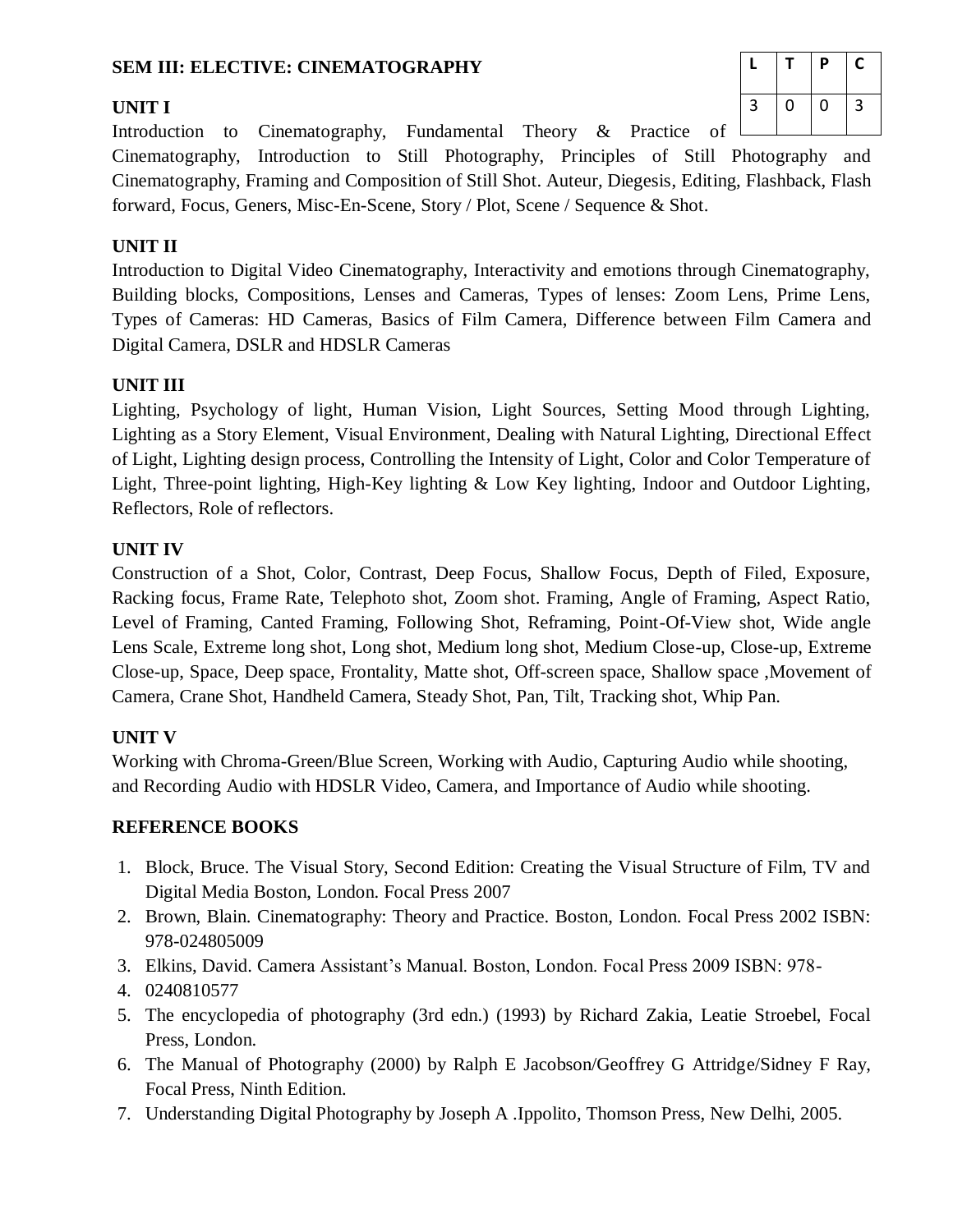# **SEM III: ELECTIVE: WRITING FOR NEW MEDIA**

# **L T P C**  $3 \mid 0 \mid 0 \mid 3$

# **UNIT I**

Digital story-telling formats, Content writing, editing, reporting and its management.

# **UNIT II**

Structure of a web report, Content for different delivery vehicles.

# **UNIT III**

Multi-media and interactivity, writing with hyperlinks.

# **UNIT IV**

Content management & content management systems, Storyboarding and planning.

# **UNIT V**

Planning and designing of WebPages, Blogs, e-newspaper, e-magazine.

- 1. Schmidt, E. & Cohen, J. (2013). The New Digital Age, John Murray.
- 2. Ward, M. (2002). Journalism Online, Focal Press.
- 3. Thornburg, R. M. (2011).Producing Online News: Stronger Stories, CQ Press,Washington.
- 4. Hall, J. (2001). Online Journalism, A Critical Primer, Pluto Press, London.
- 5. Shrivastava, K. M. (2013). Social Media in Business and Governance, Sterling Publishing.
- 6. Marshall,P. D.(2004). New Media Cultures, Oxford University Press.
- 7. Dewdney, A. &Ride, P. (2006). The New Media Handbook, Routledge, London.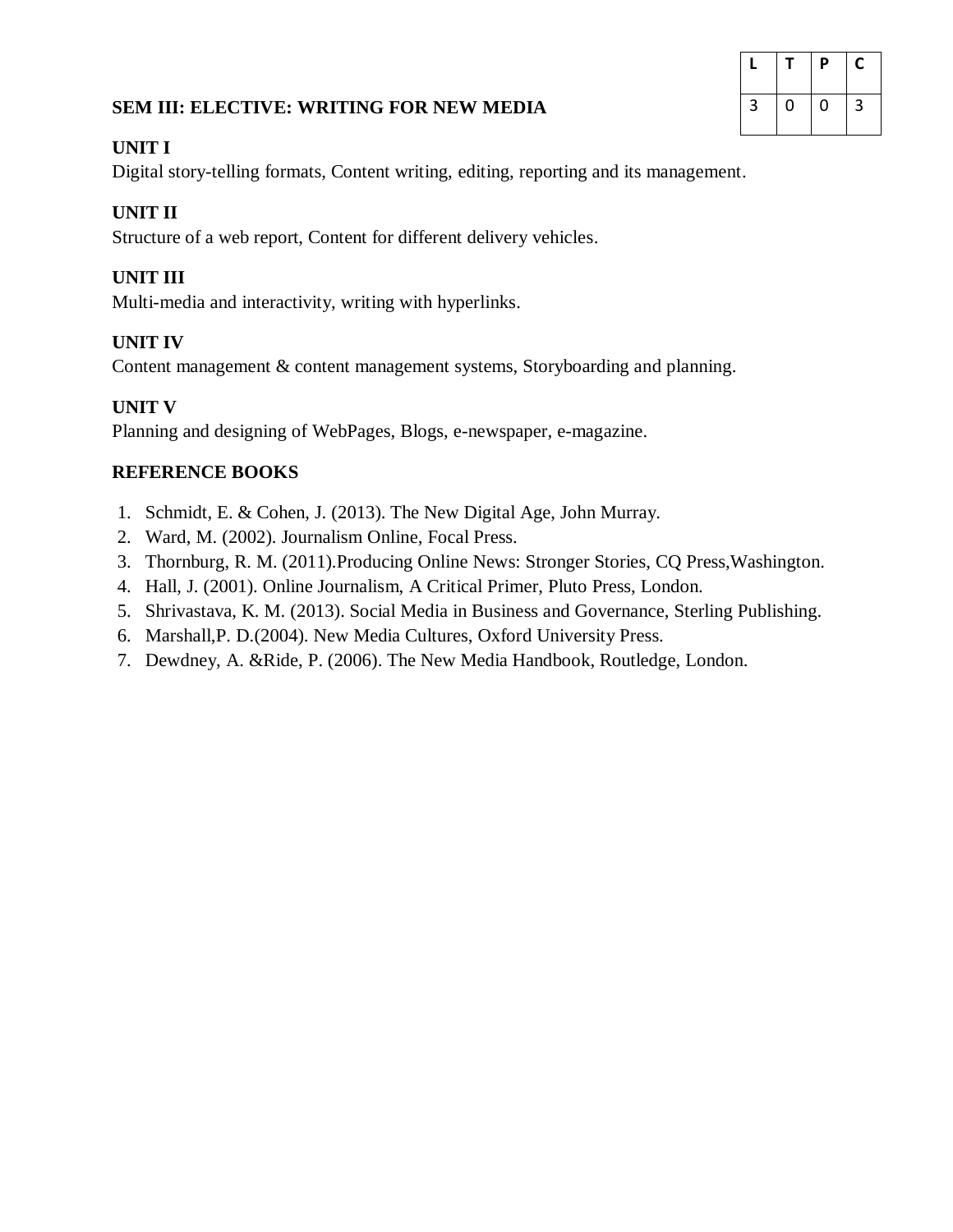|   |   | $\boldsymbol{\mathsf{P}}$ | С |
|---|---|---------------------------|---|
| 0 | 0 | 4                         |   |

## **SEM III: PRACTICAL: TELEVISION PRODUCTION PRACTICALS**

- 1. Production planning, pre production and post production planning-duties and responsibilities of producer/director. Production techniques-video format; documentary, serial, talk show, interview, demonstration, discussion, profiles, commercials. Set designing and make up – visualization and composition-aesthetics-directing the actors-directing the crew.
- 2. Planning and Production of indoor and outdoor shootings, planning and management of live shows.
- 3. Film transfer and video processing. Video display systems. Multicamera production. Lighting systems- Lighting methods and needs. Mike positioning and arrangements.
- 4. Shooting plans and backgrounds. Getting organized for shooting.
- 5. Importance of backgrounds. Real and unreal backgrounds. Neutral background. Economical settings. Location selection. Post-production editing.
- 6. Applications of Production techniques- Script, Length and style of scripts, Story boards and components, Pre and post-production techniques, Effective shots, File shots, Footages, Special effects. Graphics and animation, Chroma key usage and Economy shooting methods.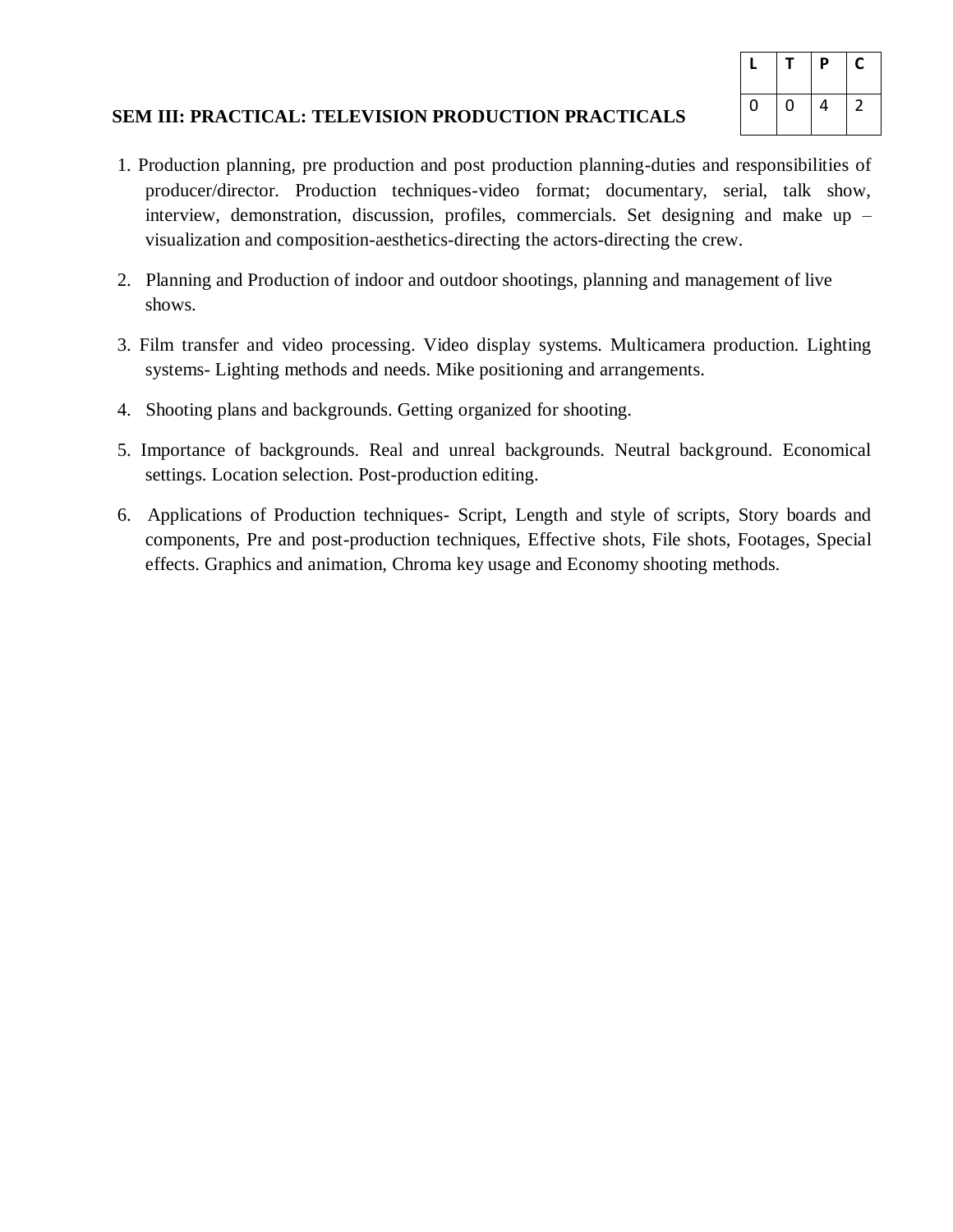|   |   | P | С |
|---|---|---|---|
| U | 0 | 4 |   |

# **SEM III: PRACTICAL: MULTIMEDIA PRODUCTION PRACTICALS**

- 1. Animation aspects. Color and texture.
- 2. Animation principles. Preparing for animation.
- 3. Animation for integration
- 4. Concept, Story and Scripting for 3D Feature
- 5. Character Designs using 3D Software
- 6. Design and Layouts of backgrounds using 3D Software
- 7. Key frame animation of characters using 3D Animation software
- 8. Texturing of backgrounds and characters using 3D package
- 9. Application of 3D titling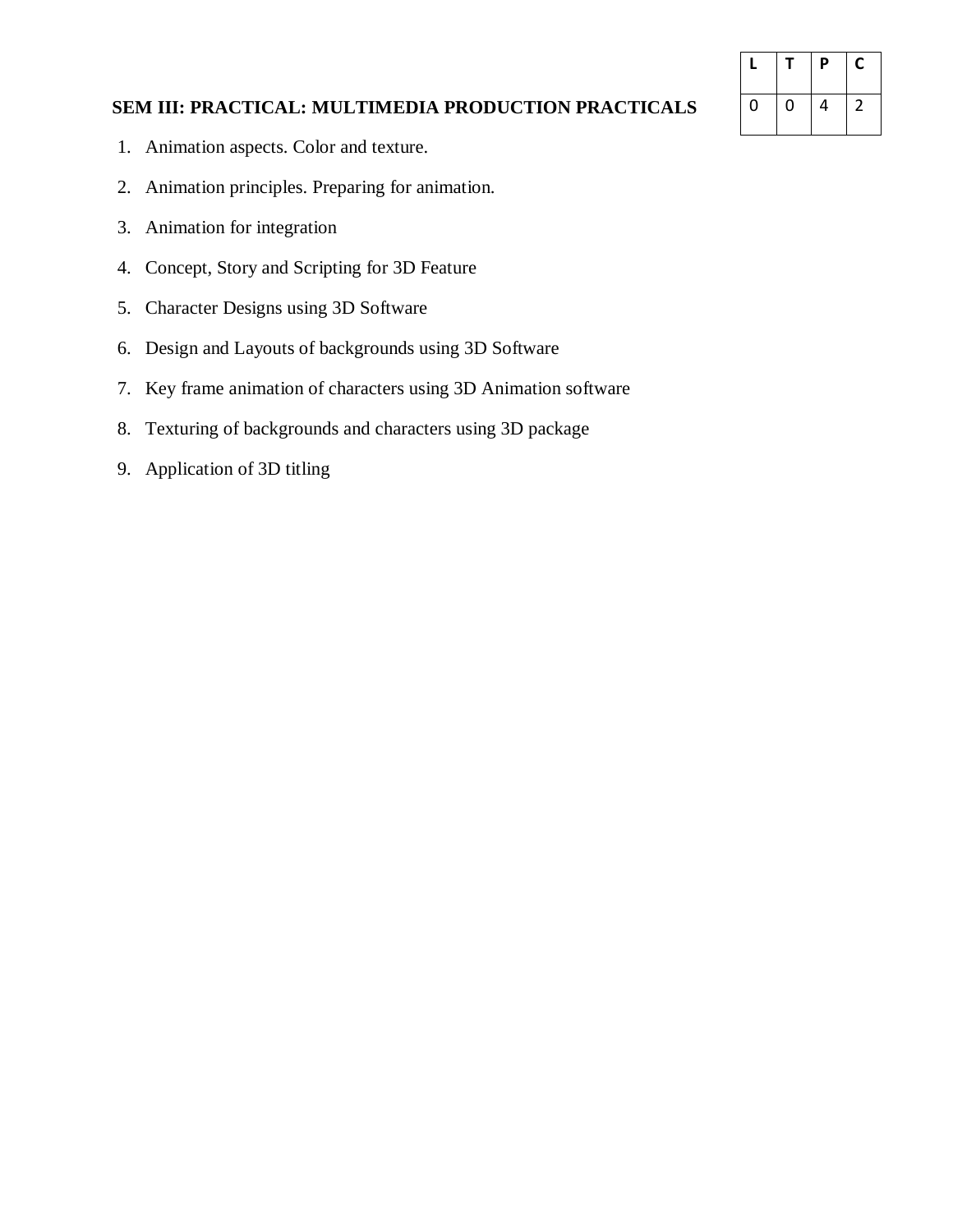## **SEMESTER IV**

#### **SEM IV: CORE: ELECTRONIC MEDIA MANAGEMENT**

|   |           | P           | С |
|---|-----------|-------------|---|
| 4 | $\pmb{0}$ | $\mathbf 0$ | 4 |

#### **UNIT I**

Management science, objectives, scope and nature; Principles of media management and its significance, Departments and their functions.

# **UNIT II**

Media as an industry and profession, Media ownership structures in India: Sole proprietorship, partnership, private limited company, public limited companies, trusts, cooperatives, religious institutions, franchises.

## **UNIT III**

The organizational and economic structures of the major electronic media industries.

## **UNIT IV**

Programming methods and strategies used in media industries. The purposes and activities of most aspects of media organizations including advertising, production and programming.

## **UNIT V**

Convergence, new technologies, and their impact on the electronic media landscape.

- 1. Mathur, B.S., Principles of Management. National Publishing House, New Delhi.
- 2. Peter K. Pringle, Michael F. Starr, Electronic Media Management, Focal Press, 2006
- 3. Alan B. Albarran, Sylvia M. Chan-Olmsted, Michael O. Wirth, Handbook of Media Management and Economics, Erlbaum Associates, 2006
- 4. Alan Albarran, Management of Electronic and Digital Media, Wadsworth-Cenage Learning
- 5. Joan Van Tassel Managing Electronic Media: Making, Moving and Marketing Digital **Content**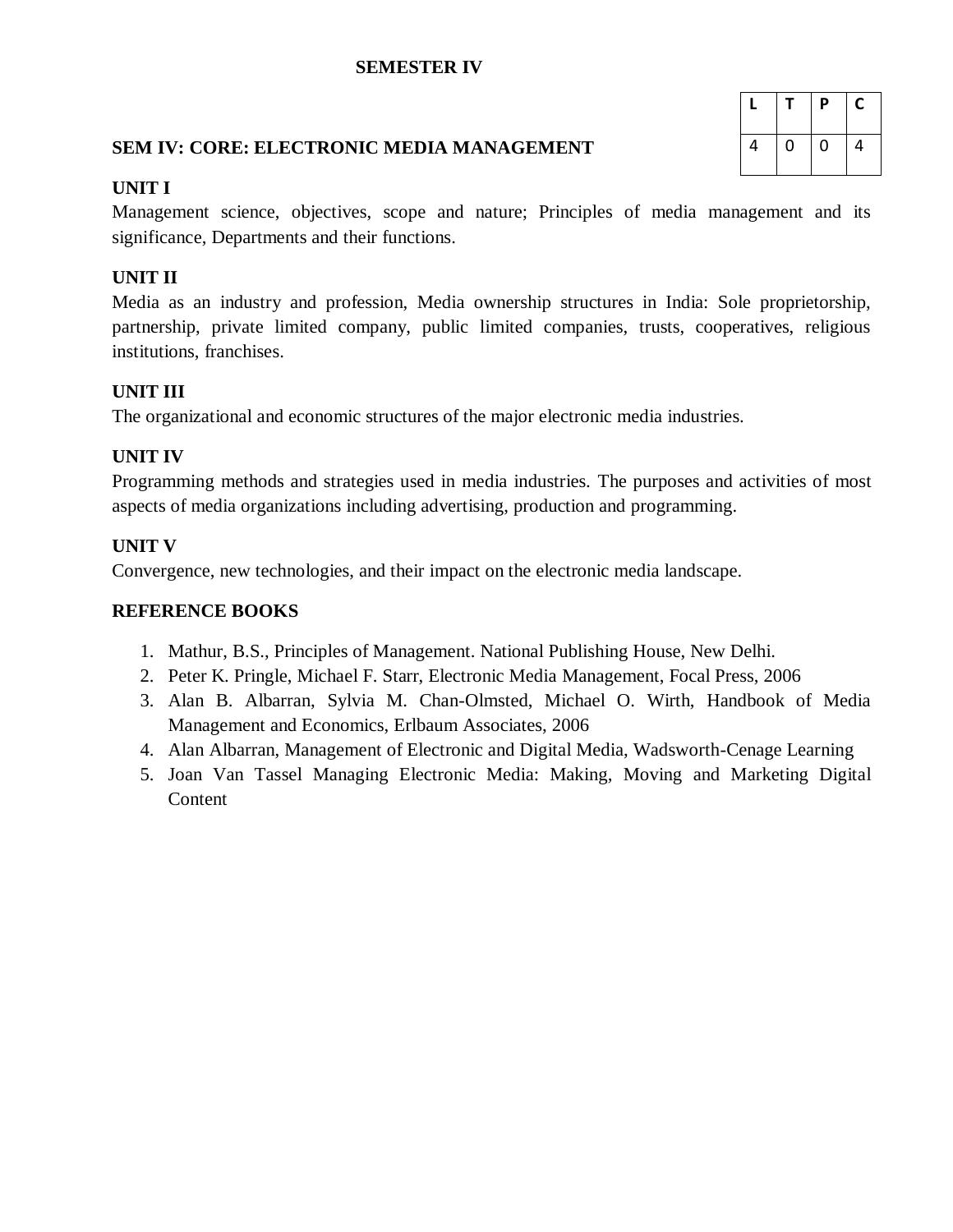# **SEM IV: CORE: WEB DESIGNING**

|   |   | Ρ | С |
|---|---|---|---|
| 4 | 0 | O | 4 |

# **UNIT I**

Web Design Principles-Basic principles involved in developing a web site, Planning process, Five Golden rules of web designing , Designing navigation bar, Page design, Home Page Layout, Design Concept.

# **UNIT II**

Basics in Web Design- Brief History of Internet, What is World Wide Web,Why create a website, Web Standards, Audience requirement.

# **UNIT III**

Introduction to HTML- What is HTML, HTML Documents, Basic structure of an HTML document, creating an HTML document, Mark up Tags, Heading-Paragraphs, Line Breaks, HTML Tags.

# **UNIT IV**

Introduction to Cascading Style Sheets- Concept of CSS, Creating Style Sheet CSS Properties, CSS Styling (Background, Text Format, Controlling Fonts), Working with block elements and objects, working with Lists and Tables, CSS Id and Class

# **UNIT V**

Introduction to Web Publishing or Hosting- Creating the Web Site, Saving the site Working on the web site, Creating web site structure, Creating Titles for web pages, Themes-Publishing web sites.

- 1. HTML & CSS: The Complete Referenceby Thomas Powell.
- 2. *The Truth About HTML5 BY* Stevens, Luke.
- 3. RESPONSIVE Web Design by Macrcotte, Ethan.
- 4. Designing for the Digital Age By Kim Goodwin.
- 5. CSS3 for Web Designers By Dan Cederholm.
- 6. The Designful Company By Marty Neumeier.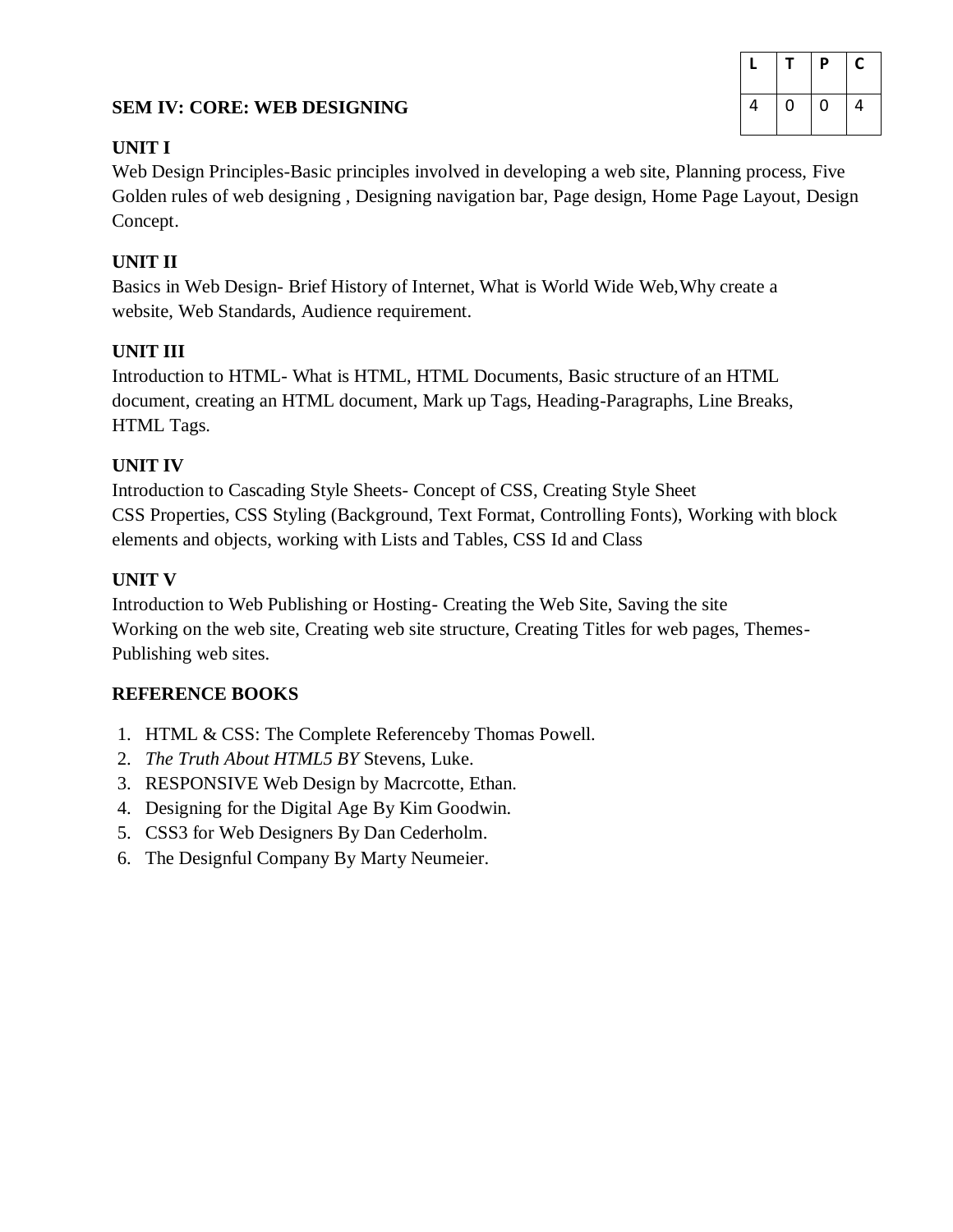# **SEM IV: CORE: ADVERTISING AND PUBLIC RELATIONS**

# **UNIT I**

Nature and scope of advertising. Evolution of advertising in India and other  $\Box$ 

nations. Advertising and market economy. Advertising and media industry. Electronic media as business. Program memanagement (Planning, scheduling, production and broadcasting). Nature and scope of new delivery systems. On-line marketing.

# **UNIT II**

Types of Advertising; Critical analysis of ads; Campaign Planning; cycle, models, Strategy, Types. Advertising Agency: Structure, functions, Types, selection:, Media relationship, Global marketing and advertising; implications professional bodies; advertising agencies association Advertising standards Council, professional ethics, challenges and requirements.

# **UNIT III**

Advertising forms; ad production Copy: copy platform, copy format, elements, appeals, Visuals and other creative elements. Techniques of print Ad. Production. Audiovisual commercials: procedure and techniques. Media: Print, electronic, outdoor and new media: characteristics, cost and effectiveness. Media Planning Process, Strategy and methods - Media buying & placement. Professional Ethics, issues and problems; Global marketing and advertising in future. Changing role of Corporate Media. - Content outline for corporate media.

# **UNIT IV**

Public Relations and Corporate Communication- concept and scope, publicity, propaganda, Advertising, and sales promotion, PR and public affairs Public Relations: Definition, objectives; brief history of public relations in India. Structure of PR and Corporate communication in State, Public and Private Sectors.

## **UNIT V**

Tools and techniques of PR and Corporate communication- corporate identity and reputation, Media planning and selection for PR and corporate communication, Publics in corporate Communication and PR, financial publics, opinion makers, lobbying, campaign planning, Crisis management - Qualities of PR personnel.

- 1. Brought to You By, Lawrence R Samuel, University of Texas Press
- 2. Commercial Breaks: Insights inti Advertising & Marketing, Winston Fletcher, Advertising Press
- 3. Essentials of Advertising J.S. Chauhan, Jagajit Singh, P. N. Malhan, Oxford and IBH Publishing Co.
- 4. Advertising In A Digital Age by Gabriela Taylor
- 5. Public Relations. Balan, K. R.. Sultan Chand & Sons, 2003.
- 6. Effective Public Relations in Public and Private Sector. Banik, G. C . Jaico Publishing House, Mumbai, 2004.
- 7. Practical Public Relations. Sam Black. Universal Bookstall.
- 8. Effective Public Relations. Scott M. Cutlip, Allen H. Center, Glen M. Broom.Pearson Education, 2005

|   |           | P                | С |
|---|-----------|------------------|---|
| 4 | $\pmb{0}$ | $\boldsymbol{0}$ | 4 |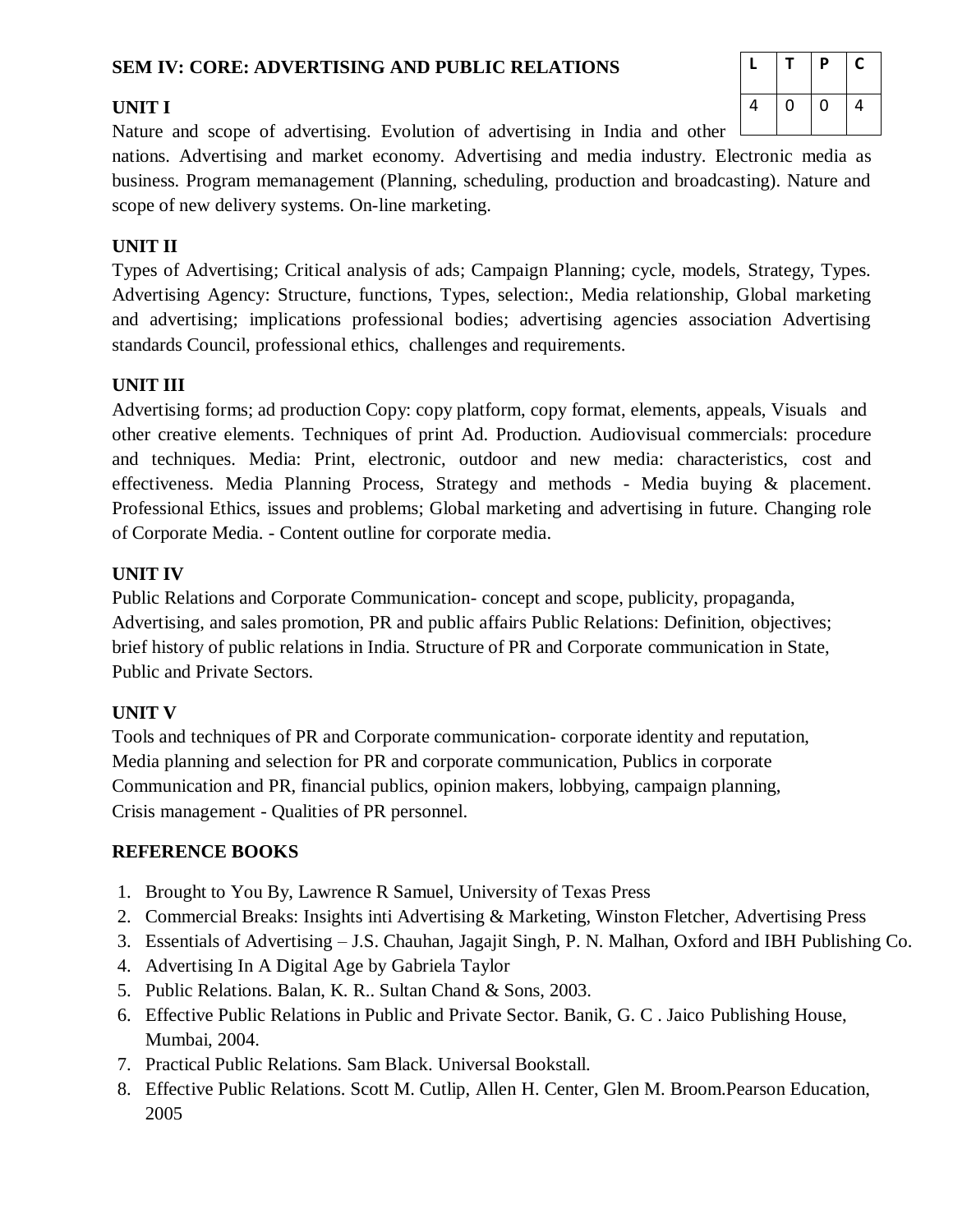# **SEM IV: ELECTIVE: MEDIA AND DEVELOPMENT**

|                |   | P         | С |
|----------------|---|-----------|---|
| $\overline{3}$ | 0 | $\pmb{0}$ | 3 |

# **UNIT I**

Development Meaning, Process, Principles, approaches, problems, Development problems, Characteristics of developing Society

# **UNIT II**

Human communication and traditional media – Inter-personal and group communication – Origin, concept and characteristics of traditional media- relevance in contemporary society – Case studies of traditional media forms in India- folk songs, folk dances, folk theatre, folk tales, Puppetry, folk games and street theatre.

# **UNIT III**

Research for development communication – Identifying stakeholders – Field techniques for data collection – Participatory development – Participatory Rural Appraisal (PRA) techniques – Computer- assisted reporting and research.

# **UNIT IV**

Mass communication and modern media- internet, radio, TV, films and animation Development journalism and communication through grassroots comics, cartoons and posters – Choosing appropriate media, planning and producing communication for developing societies.

# **UNIT V**

Community Media and Social Media for Development – case studies – Media experiences between the local and global. New opportunities and challenges for community and citizen media.

- 1. Servaes, Jan, Thomas L. Jacobson and Shirley A. White (Eds.), Participatory Communication for Social Change. Sage, New Delhi.
- 2. Schramm, Wilbur, Mass Communication and National Development. UNESCO, Paris.
- 3. Thakur, B.S. and Binod Agrawal (Eds.), Media Utilization for the Development of Women and Children. Concept Publishers, New Delhi.
- 4. Pokhrapurkar, Raja, Rural Development through Community Television. Concept Publishers, New Delhi.
- 5. Narula, Uma, Development Communication-Theory and Practice, Har.Anand Publication, New Delhi
- 6. Communication for Development in the Third World: Srinivas R. Melkote& H. Leslie Steeves, Sage, 2008.
- 7. Communication of Innovations– A Journey with Everett Rogers: eds ArvindSinghal& James W. Dearing, Sage, 2006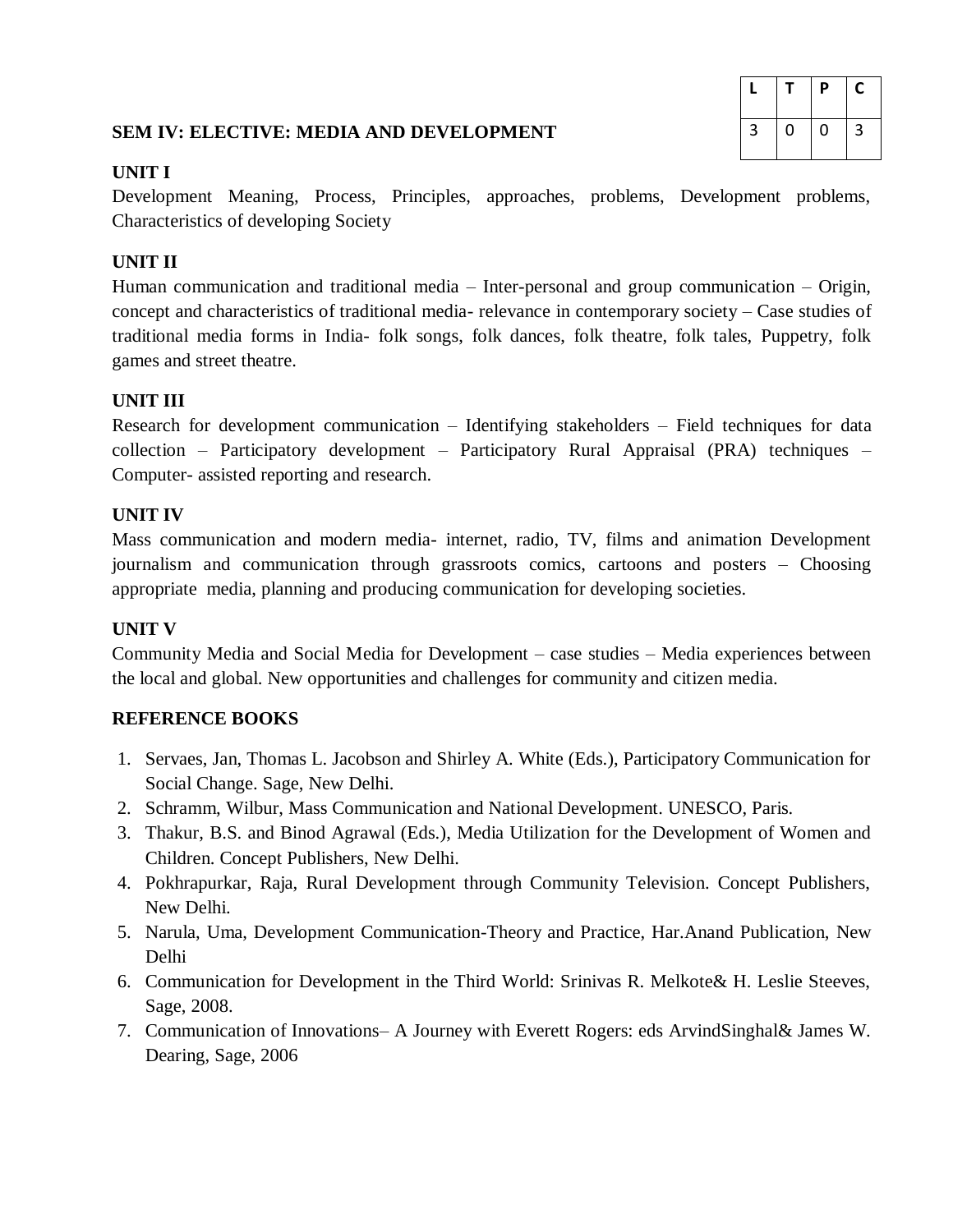# **SEM IV: ELECTIVE: SCIENCE COMMUNICATION**

|   |   | P | С |
|---|---|---|---|
| 3 | 0 | 0 | 3 |

# **UNIT I**

Definition of science communication – nature and scope of science communication – Characteristics of Science Communication – Promoting scientific temper – Method of Science-Social role of the science communicator - qualifications of a science communicator. Media as a tool for science development – Government's media tools for science communication.

# **UNIT II**

Science communication movements and organizations – science reporting –Science Popularisation - Chipko Movement – Appiko Movement–Narmada BachaoAndolan–Silent Valley movement–Green peace-VigyanPrasar – NCSTC – Koodangulam Issue- National Council of Science Museums-Science Forum – Science Clubs - Children's science forum.

## **UNIT III**

Science Communication and Development–Science popularisation and rural development-Green revolution and White revolution-Science Reporting; Role of media in sensitizing the people – Pollution-Air, water, soil-Biodiversity preservation; International Protocols, Global summits-Significance of environment conservation, need for proper research and accurate data.

# **UNIT IV**

Evolution theory-Social impacts of Evolution theory-Emergence of modern science- Science and Enlightenment-Science content and Book and Encyclopedia publishing-Science content in journalism.

## **UNIT V**

Science, Nature and Gender-Modern science as patriarchy's project - The violence of reductionism - Profits, reductionism and violence - Two kinds of facts - Two kinds of rationality – Modern science and ecological crises - The natural-unnatural divide- Women in Nature-Nature as the feminine principle - Nature and women as producers of life – Gender ideology vs. the recovery of the feminine principle.

- 1. Vandana Shiva, *The Violence of the Green revolution,* Zed Books, London, 1993.
- 2. Vandana Shiva, *Staying Alive: Women, Ecology and Survival in India,* Kali for Women, New Delhi, 1988.
- 3. Sharon M.Friedman, *Scientists and Journalists* (Reporting Science as News)
- 4. Rachael Carson, *Silent spring*, Penguin Publishers, New Delhi, 2000.
- 5. Robert Darnton, *The Business of Enlightenment: A Publishing History of the Encyclopédie, 1775-1800,* Belknap Press Of Harvard University Press, 1987.
- 6. J.V. Vilanilam,*Science Communication and Development in India*, Sage, New Delhi, 1993.